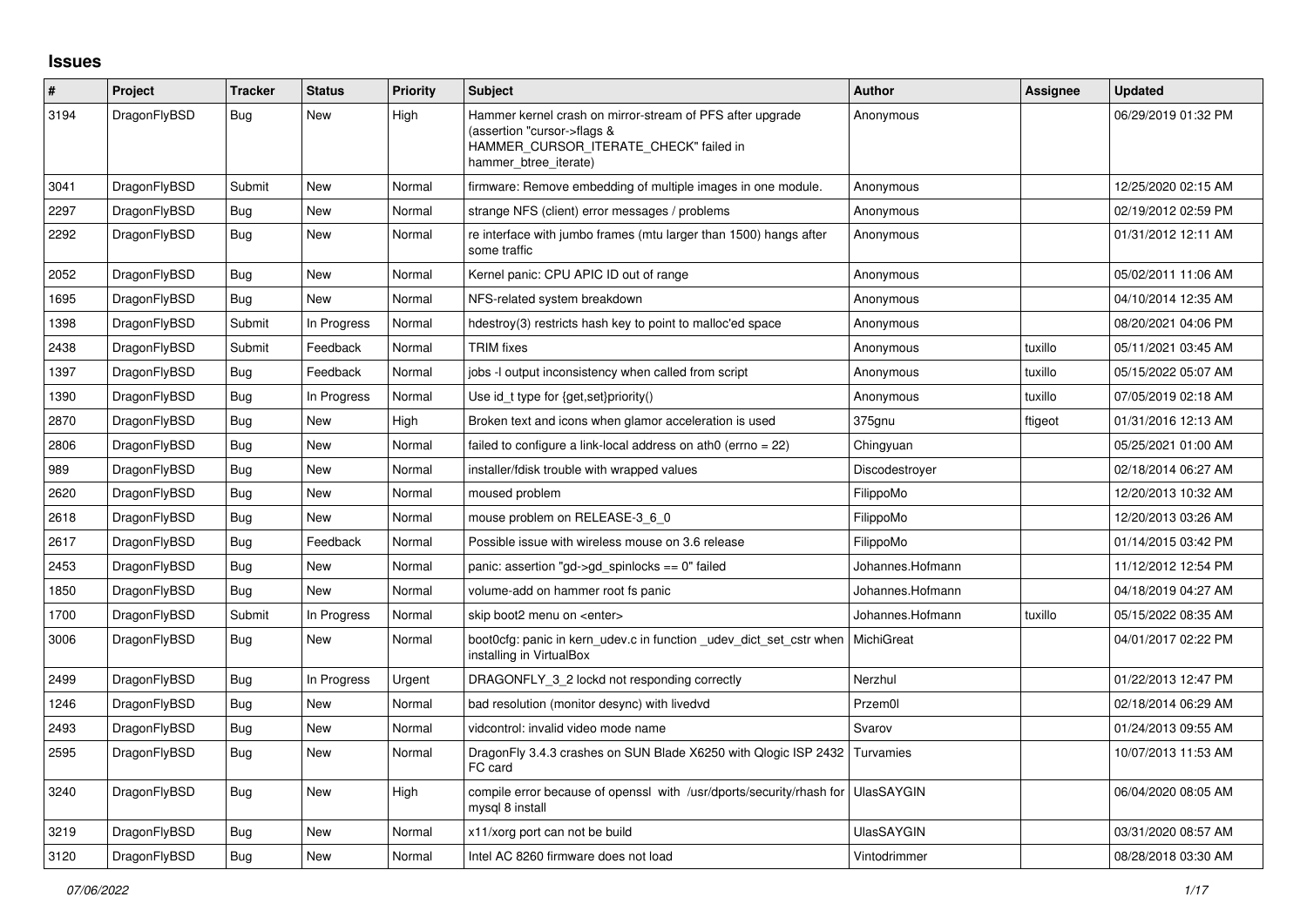| $\#$ | Project      | <b>Tracker</b> | <b>Status</b> | <b>Priority</b> | Subject                                                                                                                      | <b>Author</b>      | Assignee | <b>Updated</b>      |
|------|--------------|----------------|---------------|-----------------|------------------------------------------------------------------------------------------------------------------------------|--------------------|----------|---------------------|
| 2852 | DragonFlyBSD | Bug            | New           | Normal          | Hammer File System - hangs on undo during system boot / mount -<br>will not recover on DragonFlyBSD newer than 3.6.0         | abale              |          | 05/11/2021 04:07 AM |
| 1941 | DragonFlyBSD | <b>Bug</b>     | New           | Normal          | wlan config crash                                                                                                            | abandon.every.hope |          | 12/24/2010 07:54 PM |
| 2250 | DragonFlyBSD | <b>Bug</b>     | <b>New</b>    | Normal          | Kernel panic                                                                                                                 | adamk              |          | 11/23/2018 01:10 AM |
| 3301 | DragonFlyBSD | Bug            | New           | Normal          | Gkrellm from the packages is not showing logged in users in main<br>window, logged in users always $== 0$                    | adrian             |          | 01/08/2022 04:24 AM |
| 3300 | DragonFlyBSD | Bug            | New           | Normal          | Running Xvnc from TigerVNC package through the INETD daemon<br>in TCP WAIT mode fails hard                                   | adrian             |          | 01/08/2022 04:25 AM |
| 3299 | DragonFlyBSD | Bug            | In Progress   | Normal          | DragonFlyBSD reports utterly wrong uptime (most of the time, right<br>after booting in)                                      | adrian             |          | 11/11/2021 01:43 PM |
| 2210 | DragonFlyBSD | <b>Bug</b>     | New           | Normal          | Bugtracker cannot assign default project for new users                                                                       | ahuete.devel       |          | 11/17/2011 11:30 AM |
| 1824 | DragonFlyBSD | <b>Bug</b>     | Feedback      | Normal          | kernel panic, x86, 2.7.3.859.ge5104                                                                                          | akirchhoff135014   |          | 03/10/2013 07:49 AM |
| 1714 | DragonFlyBSD | Bug            | New           | Low             | hwpmc                                                                                                                        | alexh              | swildner | 08/18/2012 02:03 PM |
| 1921 | DragonFlyBSD | Bug            | In Progress   | Normal          | we miss mlockall                                                                                                             | alexh              | tuxillo  | 06/18/2022 04:08 AM |
| 2520 | DragonFlyBSD | <b>Bug</b>     | <b>New</b>    | Normal          | panic: assertion "IS_SERIALIZED((ifp->if_serializer))" failed in<br>if_default_serialize_assert at /usr/src/sys/net/if.c:437 | ano                |          | 03/09/2013 12:14 AM |
| 2329 | DragonFlyBSD | Bug            | <b>New</b>    | Normal          | ibm x3550 & acpi                                                                                                             | ano                |          | 06/03/2014 11:37 AM |
| 3311 | DragonFlyBSD | Bug            | New           | Low             | TrueCrypt support may cause kernel crash                                                                                     | arcade@b1t.name    |          | 04/29/2022 06:19 AM |
| 3278 | DragonFlyBSD | Bug            | <b>New</b>    | Normal          | Second screen image is distorted                                                                                             | arcade@b1t.name    |          | 07/10/2021 03:36 AM |
| 3209 | DragonFlyBSD | Bug            | <b>New</b>    | Normal          | svc has some minor bugs                                                                                                      | arcade@b1t.name    |          | 10/24/2019 09:08 AM |
| 2882 | DragonFlyBSD | Bug            | New           | Low             | bridge sends packets from individual interfaces                                                                              | arcade@b1t.name    |          | 01/09/2016 12:43 PM |
| 2878 | DragonFlyBSD | Bug            | New           | Low             | [fix] CCVER problem when using clang and cpu extensions<br>(intrinsics)                                                      | arcade@b1t.name    |          | 06/24/2016 04:25 AM |
| 2877 | DragonFlyBSD | Bug            | <b>New</b>    | Low             | sed fails when working with UTF-8 locale and non-UTF symbols                                                                 | arcade@b1t.name    |          | 12/30/2015 11:20 AM |
| 1148 | DragonFlyBSD | Bug            | In Progress   | Low             | BCM4311 wireless network adapter detected but not functional                                                                 | archimedes.gaviola |          | 05/11/2021 04:00 AM |
| 2107 | DragonFlyBSD | Bug            | <b>New</b>    | Normal          | 2.10.1 sata dvd drive issue                                                                                                  | ausppc             |          | 07/31/2011 08:41 PM |
| 331  | DragonFlyBSD | <b>Bug</b>     | In Progress   | Normal          | ftpsesame (aka Bridging S01E03)                                                                                              | bastyaelvtars      |          | 03/09/2013 12:28 PM |
| 3132 | DragonFlyBSD | Bug            | New           | Low             | unifdef mined                                                                                                                | bcallah            |          | 04/26/2018 08:34 PM |
| 1718 | DragonFlyBSD | <b>Bug</b>     | Feedback      | Normal          | IDE disk drive not detected by x86 64 2.6.1 Live CD                                                                          | bcox               |          | 11/27/2021 08:25 AM |
| 3284 | DragonFlyBSD | Bug            | <b>New</b>    | Normal          | Wrong towlower() result for U+038A                                                                                           | bhaible            |          | 07/10/2021 03:34 AM |
| 3283 | DragonFlyBSD | <b>Bug</b>     | New           | Normal          | mknodat() cannot create FIFOs                                                                                                | bhaible            |          | 07/10/2021 03:34 AM |
| 3282 | DragonFlyBSD | <b>Bug</b>     | New           | Normal          | unexpected errno value from fopen()                                                                                          | bhaible            |          | 07/10/2021 03:34 AM |
| 3281 | DragonFlyBSD | <b>Bug</b>     | <b>New</b>    | Normal          | Crash after leaving unattended for a while                                                                                   | bhaible            |          | 07/10/2021 03:32 AM |
| 1882 | DragonFlyBSD | <b>Bug</b>     | <b>New</b>    | Low             | Idea for handling new USB vendor/device codes                                                                                | bmk                |          | 10/20/2010 12:15 PM |
| 3110 | DragonFlyBSD | Bug            | New           | Normal          | crash with ipfw3 under load                                                                                                  | bnegre82           |          | 12/09/2017 06:22 AM |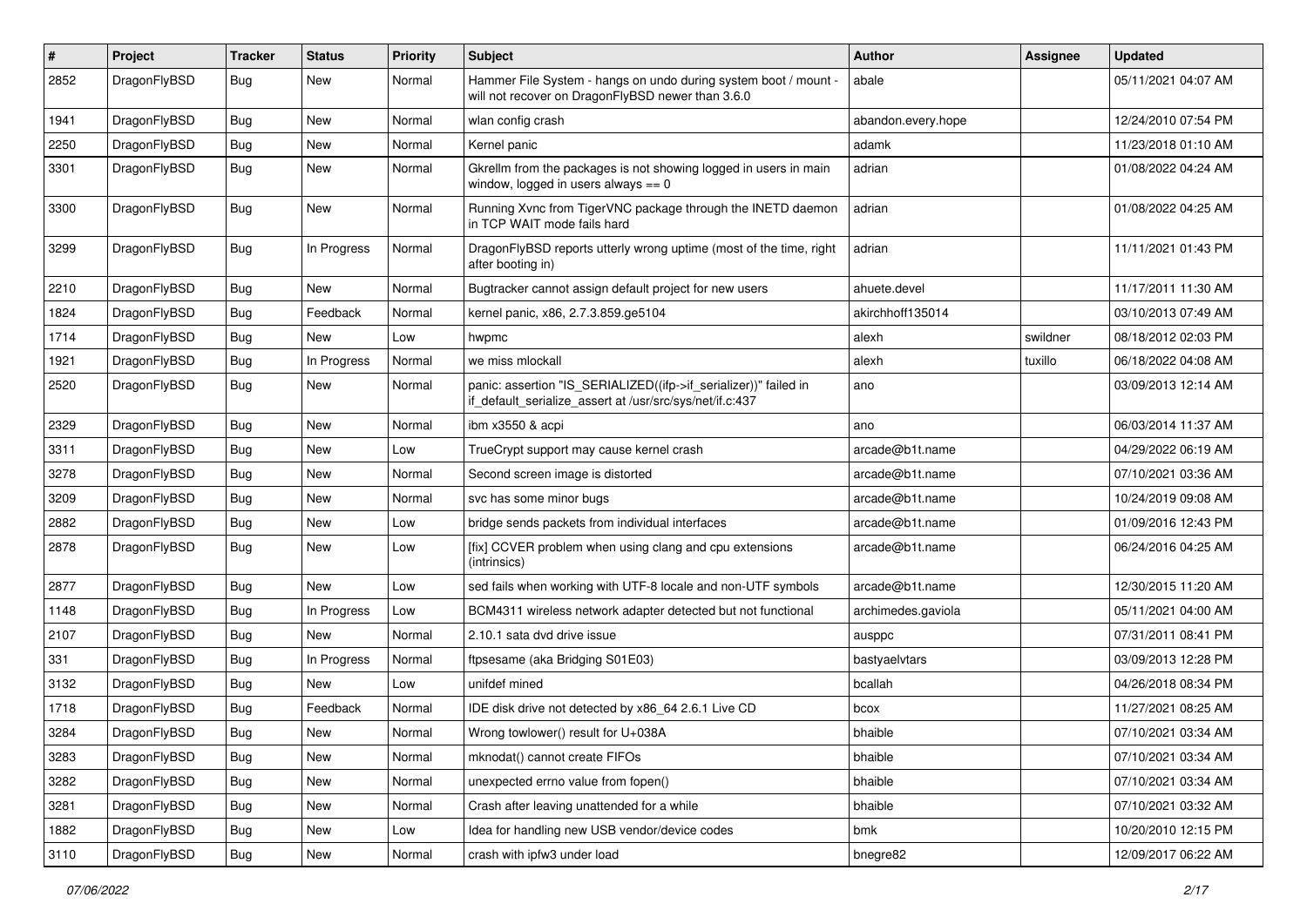| $\vert$ # | <b>Project</b> | <b>Tracker</b> | <b>Status</b> | <b>Priority</b> | <b>Subject</b>                                                                                                | Author     | Assignee | <b>Updated</b>      |
|-----------|----------------|----------------|---------------|-----------------|---------------------------------------------------------------------------------------------------------------|------------|----------|---------------------|
| 3101      | DragonFlyBSD   | Bug            | <b>New</b>    | Low             | PFI CGI install not working in dragonflybsd 5.0.1 USB install                                                 | bnegre82   |          | 05/11/2021 04:14 AM |
| 1594      | DragonFlyBSD   | Bug            | <b>New</b>    | Normal          | Kernel panic during boot from Live CD on Dell E6400                                                           | bodie      |          | 05/11/2021 03:54 AM |
| 1521      | DragonFlyBSD   | <b>Bug</b>     | Feedback      | Normal          | amd64 2.4 livecd won't mount root at boot                                                                     | bolapara   |          | 01/28/2018 03:45 AM |
| 2115      | DragonFlyBSD   | Bug            | <b>New</b>    | Normal          | [msk] system freeze after receive some paquet                                                                 | bsdsx      |          | 08/22/2011 10:22 AM |
| 725       | DragonFlyBSD   | <b>Bug</b>     | In Progress   | Low             | 'make distribution' fails w/'ro' /usr/obj                                                                     | c.turner   |          | 03/09/2013 01:01 PM |
| 2319      | DragonFlyBSD   | Bug            | <b>New</b>    | Normal          | crypt/passwd forward compat                                                                                   | c.turner1  |          | 02/28/2012 12:39 PM |
| 2265      | DragonFlyBSD   | <b>Bug</b>     | <b>New</b>    | Normal          | mbsrtowcs does not properly handle invalid mbstate t in ps                                                    | c.turner1  | swildner | 01/10/2012 07:56 PM |
| 1618      | DragonFlyBSD   | Bug            | Feedback      | Normal          | collision for 'struct pmap' when using RPC and <sys user.h=""></sys>                                          | carenas    |          | 05/11/2021 04:05 AM |
| 3143      | DragonFlyBSD   | <b>Bug</b>     | <b>New</b>    | Normal          | assertion "0" failed in hammer2_inode_xop_chain_sync                                                          | cbin       |          | 07/18/2018 12:50 PM |
| 2859      | DragonFlyBSD   | Bug            | New           | Low             | Installer configuration menu always highlights "Select timezone", no<br>matter which step was last completed. | cgag       |          | 12/02/2015 01:54 PM |
| 2858      | DragonFlyBSD   | Bug            | <b>New</b>    | Low             | Installer "Local or UTC" question should have "No" selected by<br>default.                                    | cgag       |          | 12/02/2015 01:18 PM |
| 3139      | DragonFlyBSD   | Bug            | <b>New</b>    | Normal          | USB Mouse Does Not Work in DragonflyBSD guest on VirtualBox                                                   | chiguy1256 |          | 06/24/2018 10:14 PM |
| 3280      | DragonFlyBSD   | <b>Bug</b>     | <b>New</b>    | Normal          | KMS console and i915(4) not working in 6.0                                                                    | cmusser    |          | 07/10/2021 03:35 AM |
| 2736      | DragonFlyBSD   | Bug            | <b>New</b>    | High            | kernel panics on acpi timer probe function                                                                    | cnb        |          | 05/11/2021 03:55 AM |
| 2735      | DragonFlyBSD   | Bug            | <b>New</b>    | Urgent          | iwn panics SYSSASSERT                                                                                         | cnb        |          | 05/11/2021 03:55 AM |
| 1481      | DragonFlyBSD   | Bug            | Feedback      | Normal          | panic: assertion: kva p(buf) in soopt from kbuf (after ipfw pipe<br>show, 2.2.1-R)                            | combiner   |          | 05/11/2021 04:01 AM |
| 1307      | DragonFlyBSD   | Bug            | In Progress   | Normal          | hammer tid -2 shows unexpected result                                                                         | corecode   |          | 10/18/2016 05:29 PM |
| 1538      | DragonFlyBSD   | <b>Bug</b>     | <b>New</b>    | Low             | mountroot should probe file systems                                                                           | corecode   | alexh    | 11/24/2010 06:35 PM |
| 341       | DragonFlyBSD   | Bug            | <b>New</b>    | Normal          | Vinum erroneously repors devices as busy                                                                      | corecode   | swildner | 01/21/2012 04:50 AM |
| 1587      | DragonFlyBSD   | <b>Bug</b>     | Feedback      | Normal          | can't gdb across fork                                                                                         | corecode   | tuxillo  | 05/11/2021 03:54 AM |
| 1584      | DragonFlyBSD   | Bug            | In Progress   | Normal          | can't use ssh from jail: debug1: read_passphrase: can't open<br>/dev/tty: Device busy                         | corecode   | tuxillo  | 05/11/2021 03:53 AM |
| 1583      | DragonFlyBSD   | Bug            | In Progress   | Normal          | panic: assertion: cursor->trans->sync lock refs $> 0$ in<br>hammer_recover_cursor                             | corecode   | tuxillo  | 05/11/2021 03:53 AM |
| 1556      | DragonFlyBSD   | Bug            | <b>New</b>    | Normal          | many processes stuck in "hmrrcm", system unusable                                                             | corecode   | tuxillo  | 05/11/2021 03:52 AM |
| 1547      | DragonFlyBSD   | Bug            | In Progress   | Normal          | disklabel64 automatic sizing                                                                                  | corecode   | tuxillo  | 05/11/2021 03:52 AM |
| 1528      | DragonFlyBSD   | Bug            | In Progress   | Normal          | ktrace does not show proper return values for pipe(2)                                                         | corecode   | tuxillo  | 05/11/2021 03:52 AM |
| 1475      | DragonFlyBSD   | Bug            | In Progress   | Normal          | kernel blocks with low memory and syscons setting a high res mode<br>/ scrollback                             | corecode   | tuxillo  | 05/11/2021 03:52 AM |
| 1474      | DragonFlyBSD   | Bug            | <b>New</b>    | Normal          | ithread 1 unexpectedly rescheduled                                                                            | corecode   | tuxillo  | 05/11/2021 03:52 AM |
| 1469      | DragonFlyBSD   | Bug            | In Progress   | Normal          | Hammer history security concern                                                                               | corecode   | tuxillo  | 05/11/2021 03:52 AM |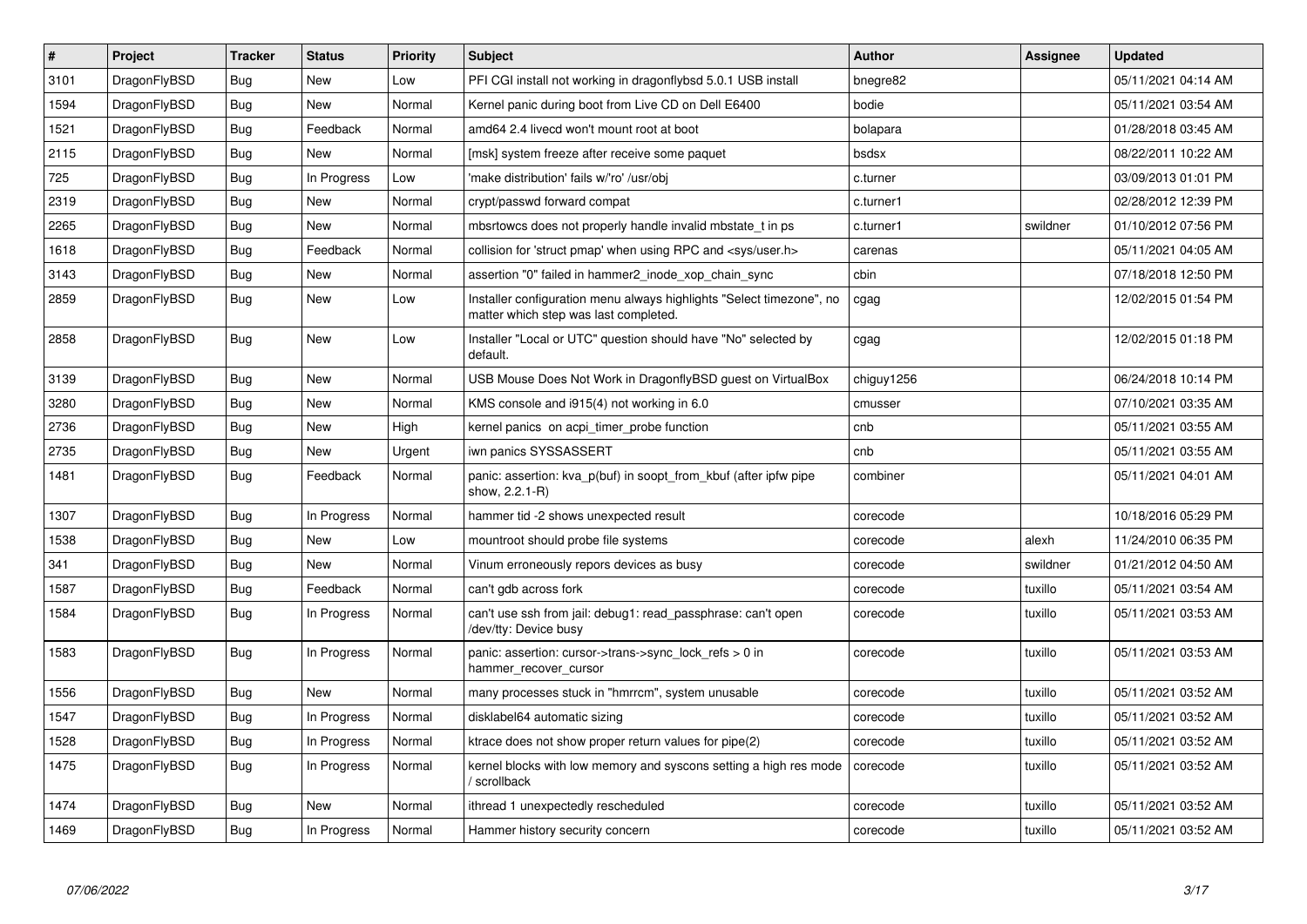| ∦    | Project      | <b>Tracker</b> | <b>Status</b> | <b>Priority</b> | Subject                                                                                                | Author    | <b>Assignee</b> | <b>Updated</b>      |
|------|--------------|----------------|---------------|-----------------|--------------------------------------------------------------------------------------------------------|-----------|-----------------|---------------------|
| 1442 | DragonFlyBSD | <b>Bug</b>     | New           | Normal          | blocking SIGSEGV and triggering a segment violation produces an<br>all CPU consuming process           | corecode  | tuxillo         | 05/11/2021 03:52 AM |
| 1440 | DragonFlyBSD | <b>Bug</b>     | New           | Normal          | ptrace/gdb doesn't work after process blocks SIGTRAP                                                   | corecode  | tuxillo         | 05/11/2021 03:52 AM |
| 1287 | DragonFlyBSD | Bug            | Feedback      | Normal          | altg configuration doesn't work                                                                        | corecode  | tuxillo         | 05/11/2021 03:51 AM |
| 1198 | DragonFlyBSD | <b>Bug</b>     | New           | High            | DDB loops panic in db_read_bytes                                                                       | corecode  | tuxillo         | 05/11/2021 03:51 AM |
| 1030 | DragonFlyBSD | <b>Bug</b>     | In Progress   | Normal          | msdosfs umount panic                                                                                   | corecode  | tuxillo         | 05/11/2021 03:51 AM |
| 911  | DragonFlyBSD | Bug            | Feedback      | Normal          | kldload/kernel linker can exceed malloc reserve and panic system                                       | corecode  | tuxillo         | 05/11/2021 03:51 AM |
| 901  | DragonFlyBSD | <b>Bug</b>     | Feedback      | Normal          | route show needs to get data from all cpus                                                             | corecode  | tuxillo         | 05/11/2021 03:50 AM |
| 847  | DragonFlyBSD | <b>Bug</b>     | Feedback      | Normal          | processes getting stuck on mount point                                                                 | corecode  | tuxillo         | 05/11/2021 03:50 AM |
| 781  | DragonFlyBSD | <b>Bug</b>     | In Progress   | Normal          | fdisk uses wrong geometry on usb flash drives                                                          | corecode  | tuxillo         | 05/11/2021 03:50 AM |
| 742  | DragonFlyBSD | <b>Bug</b>     | In Progress   | Normal          | umount problems with multiple mounts                                                                   | corecode  | tuxillo         | 06/25/2022 04:02 AM |
| 731  | DragonFlyBSD | Bug            | New           | Normal          | system freeze on "slice too large"                                                                     | corecode  | tuxillo         | 06/25/2022 04:01 AM |
| 2687 | DragonFlyBSD | <b>Bug</b>     | New           | Normal          | natacontrol software RAID in installer                                                                 | csmelosky |                 | 06/22/2014 12:03 PM |
| 3243 | DragonFlyBSD | Bug            | New           | Normal          | SMART status not reported properly for SSD disks                                                       | daftaupe  |                 | 09/09/2020 11:03 PM |
| 3227 | DragonFlyBSD | Submit         | New           | Normal          | Add HAMMER2 instructions in the installation medium README                                             | daftaupe  |                 | 03/26/2020 03:34 PM |
| 2994 | DragonFlyBSD | <b>Bug</b>     | New           | Normal          | Intermittent boot hangs after git: hammer - HAMMER Version 7                                           | davshao   |                 | 03/30/2017 02:06 PM |
| 2835 | DragonFlyBSD | Bug            | New           | Normal          | /usr/include/c++/5.0/bits/c++locale.h likes<br>POSIX C_SOURCE>=200809                                  | davshao   |                 | 11/18/2015 03:40 AM |
| 2688 | DragonFlyBSD | Bug            | <b>New</b>    | Normal          | 67613368bdda7 Fix wrong checks for U4B presence Asrock Z77M<br>difficulty detecting USB keyboard       | davshao   |                 | 06/28/2014 07:08 PM |
| 2652 | DragonFlyBSD | Bug            | New           | Normal          | 189a0ff3761b47  ix: Implement MSI-X support locks up Lenovo<br>S10 Intel Atom n270                     | davshao   |                 | 05/14/2014 01:55 AM |
| 2414 | DragonFlyBSD | Bug            | In Progress   | Normal          | Lenovo S10 acpi freeze (not new)                                                                       | davshao   |                 | 05/11/2021 04:13 AM |
| 3031 | DragonFlyBSD | Submit         | In Progress   | Normal          | Update drm/radeon to Linux 4.7.10 as much as possible                                                  | davshao   | ftigeot         | 08/19/2021 12:33 PM |
| 3145 | DragonFlyBSD | Submit         | In Progress   | Normal          | Update libelf to FreeBSD 12 current and build as base library usable<br>by ports                       | davshao   | tuxillo         | 08/20/2021 03:58 PM |
| 3076 | DragonFlyBSD | <b>Bug</b>     | New           | Normal          | sys/dev/netif/ig hal/e1000 ich8lan.c:1594: sanity checking mixup?                                      | dcb       |                 | 10/11/2017 01:58 AM |
| 3025 | DragonFlyBSD | <b>Bug</b>     | <b>New</b>    | Normal          | sys/dev/powermng/powernow/powernow.c:284: bad comparison?                                              | dcb       |                 | 09/23/2017 07:45 AM |
| 3024 | DragonFlyBSD | <b>Bug</b>     | New           | Low             | sys/dev/netif/wi/if_wi.c:1090]: (style) Redundant condition                                            | dcb       |                 | 04/11/2017 11:56 AM |
| 3022 | DragonFlyBSD | <b>Bug</b>     | New           | Normal          | sys/dev/netif/ath/ath/if_ath.c:2142: strange bitmask?                                                  | dcb       |                 | 04/11/2017 11:49 AM |
| 3021 | DragonFlyBSD | <b>Bug</b>     | In Progress   | Normal          | sys/dev/drm/i915/i915_gem_stolen.c:115]: (error) Signed integer<br>overflow for expression '65535<<20' | dcb       |                 | 04/11/2017 12:46 PM |
| 3018 | DragonFlyBSD | <b>Bug</b>     | New           | Normal          | sys/bus/u4b/wlan/if_run.c:5464]: (style) Redundant condition                                           | dcb       |                 | 04/11/2017 11:26 AM |
| 3011 | DragonFlyBSD | <b>Bug</b>     | In Progress   | Normal          | dragonfly/sys/dev/netif/re/re.c: suspicious code?                                                      | dcb       |                 | 07/29/2017 01:26 AM |
| 2790 | DragonFlyBSD | Submit         | New           | Low             | filedesc softrefs increment code factoring                                                             | dclink    |                 | 02/21/2015 04:00 AM |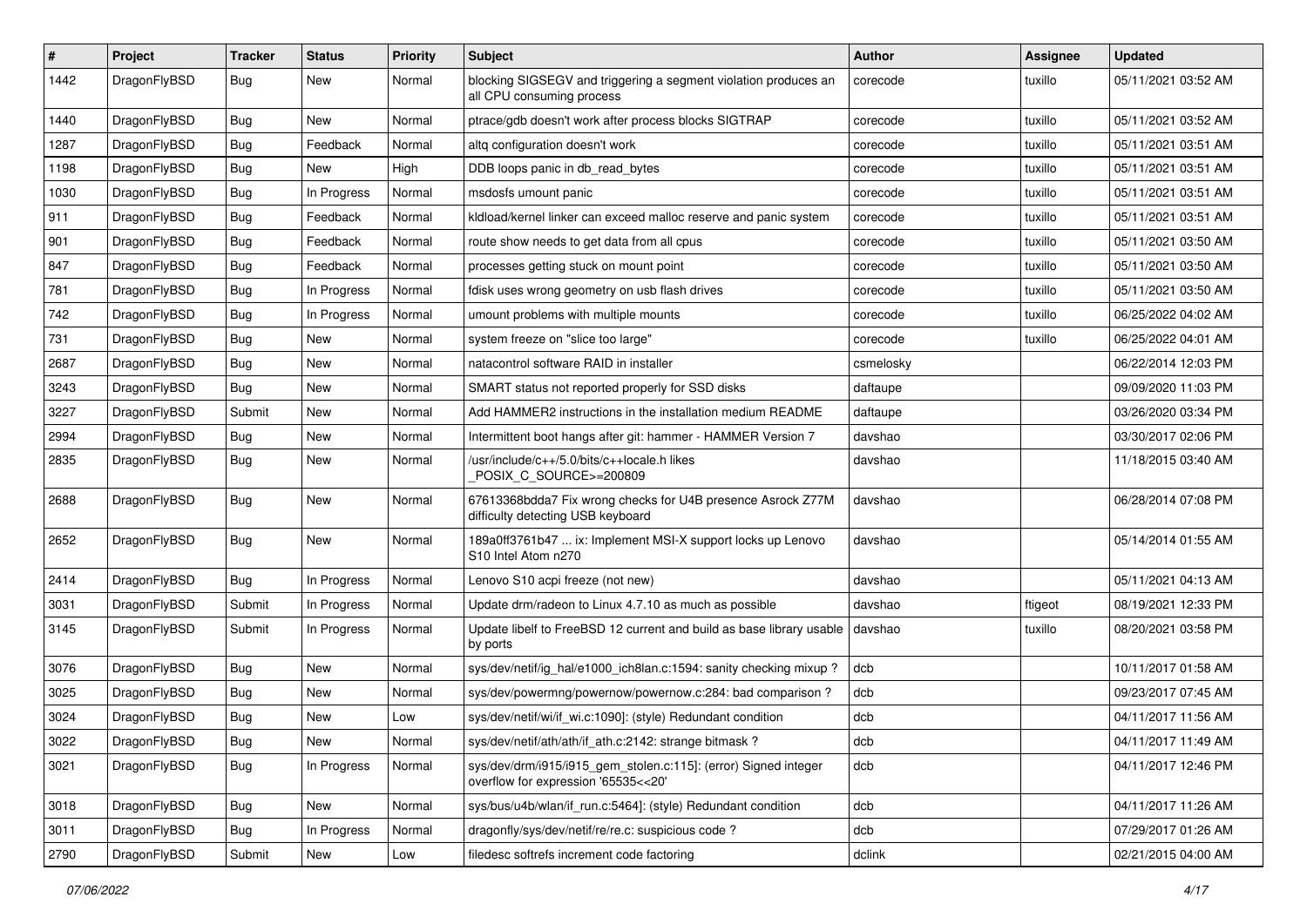| $\vert$ # | Project      | <b>Tracker</b> | <b>Status</b> | <b>Priority</b> | <b>Subject</b>                                                                                                                                            | <b>Author</b> | <b>Assignee</b> | <b>Updated</b>      |
|-----------|--------------|----------------|---------------|-----------------|-----------------------------------------------------------------------------------------------------------------------------------------------------------|---------------|-----------------|---------------------|
| 2721      | DragonFlyBSD | Submit         | Feedback      | Low             | Some few zalloc calls to objcache ones replacements                                                                                                       | dclink        | tuxillo         | 05/11/2021 04:08 AM |
| 2717      | DragonFlyBSD | Submit         | Feedback      | Normal          | Out of range numeric handling                                                                                                                             | dclink        | tuxillo         | 05/11/2021 04:08 AM |
| 3147      | DragonFlyBSD | Submit         | <b>New</b>    | Normal          | Enable headless installation                                                                                                                              | ddegroot      |                 | 10/09/2018 01:25 PM |
| 3154      | DragonFlyBSD | Submit         | <b>New</b>    | Normal          | Update serial handling in bootloader                                                                                                                      | ddegroot      | dillon          | 11/06/2018 11:21 PM |
| 2708      | DragonFlyBSD | <b>Bug</b>     | <b>New</b>    | Normal          | unable to send TCP nor UDP on age(4) interface                                                                                                            | dermiste      |                 | 05/11/2021 03:54 AM |
| 1774      | DragonFlyBSD | <b>Bug</b>     | <b>New</b>    | Normal          | New IP header cleanup branch available for testing                                                                                                        | dillon        |                 | 05/15/2022 10:59 AM |
| 1448      | DragonFlyBSD | Bug            | Feedback      | Normal          | panic: assertion: _tp->tt_msg->tt_cpuid == mycpuid in<br>tcp_callout_active tcp_output tcp_usr_send netmsg_pru_send<br>netmsg_service tcpmsg_service_loop | dillon        |                 | 05/11/2021 04:00 AM |
| 1429      | DragonFlyBSD | Bug            | Feedback      | Normal          | vkernel bug - "mfree: m->m_nextpkt != NULL"                                                                                                               | dillon        |                 | 05/11/2021 04:00 AM |
| 1336      | DragonFlyBSD | <b>Bug</b>     | In Progress   | Normal          | Still looking for reports of missed directory entries w/ HAMMER                                                                                           | dillon        |                 | 05/11/2021 04:00 AM |
| 3117      | DragonFlyBSD | Bug            | <b>New</b>    | Normal          | Problem with colours if "intel" video-driver used                                                                                                         | dpostolov     |                 | 01/07/2018 11:35 PM |
| 3116      | DragonFlyBSD | Bug            | <b>New</b>    | Normal          | da0 detects on very big volume if to _remove_ usb install stick and<br>reboot on Intel NUC5PPYH                                                           | dpostolov     |                 | 01/07/2018 09:40 PM |
| 1877      | DragonFlyBSD | Bug            | <b>New</b>    | Normal          | Freeze during 1st hammer cleanup after new install                                                                                                        | elekktretterr |                 | 05/15/2022 11:43 AM |
| 1669      | DragonFlyBSD | <b>Bug</b>     | In Progress   | Normal          | Drive wont open using button                                                                                                                              | elekktretterr |                 | 02/29/2012 12:05 PM |
| 1668      | DragonFlyBSD | <b>Bug</b>     | Feedback      | Normal          | Power button not working                                                                                                                                  | elekktretterr |                 | 03/10/2013 06:22 AM |
| 1634      | DragonFlyBSD | <b>Bug</b>     | <b>New</b>    | Normal          | panic: spin_lock: 0xe4ad1320, indefinitive wait!                                                                                                          | elekktretterr |                 | 01/19/2015 03:21 AM |
| 1613      | DragonFlyBSD | <b>Bug</b>     | Feedback      | Normal          | USB Keyboard not working on master                                                                                                                        | elekktretterr |                 | 05/11/2021 04:05 AM |
| 1463      | DragonFlyBSD | Bug            | <b>New</b>    | Normal          | Mountroot before drives are initialized                                                                                                                   | elekktretterr |                 | 12/07/2010 01:30 PM |
| 1456      | DragonFlyBSD | <b>Bug</b>     | Feedback      | Normal          | Microsoft wireless desktop problems                                                                                                                       | elekktretterr |                 | 01/15/2015 08:34 AM |
| 1454      | DragonFlyBSD | <b>Bug</b>     | Feedback      | Normal          | Unable to boot from external USB DVD drive                                                                                                                | elekktretterr |                 | 05/11/2021 04:01 AM |
| 1194      | DragonFlyBSD | <b>Bug</b>     | <b>New</b>    | Normal          | SCSI errors while trying to copy photos from my camera                                                                                                    | elekktretterr |                 | 01/14/2015 04:39 PM |
| 1181      | DragonFlyBSD | <b>Bug</b>     | In Progress   | Normal          | ACX111 panic                                                                                                                                              | elekktretterr |                 | 05/11/2021 04:00 AM |
| 2254      | DragonFlyBSD | Bug            | New           | Normal          | panic: assertion "ref < &td->td_toks_end" failed in lwkt_gettoken at<br>/usr/src/sys/kern/lwkt_token.c:588                                                | eocallaghan   |                 | 12/05/2011 10:21 PM |
| 2164      | DragonFlyBSD | <b>Bug</b>     | <b>New</b>    | Normal          | panic on reboot from usb.                                                                                                                                 | eocallaghan   |                 | 10/27/2011 09:29 AM |
| 2161      | DragonFlyBSD | Bug            | <b>New</b>    | Normal          | Outdated xorg.conf file gets installed into etc and screws up mouse                                                                                       | eocallaghan   |                 | 10/27/2011 01:51 PM |
| 2158      | DragonFlyBSD | <b>Bug</b>     | <b>New</b>    | Normal          | iwn panics with assertion on boot.                                                                                                                        | eocallaghan   |                 | 10/24/2011 04:13 PM |
| 1947      | DragonFlyBSD | <b>Bug</b>     | New           | Low             | GA-880GM-UD2H (rev. 1.3) AHCI fails to detect disks at the end of<br>the RAID controller                                                                  | eocallaghan   |                 | 11/27/2021 08:46 AM |
| 1592      | DragonFlyBSD | Bug            | Feedback      | Normal          | AcpiOSUnmapMemory: Warning, deallocation did not track<br>allocation.                                                                                     | eocallaghan   |                 | 06/02/2014 07:45 AM |
| 1591      | DragonFlyBSD | <b>Bug</b>     | Feedback      | Normal          | Lenovo X301 hangs with AHCI Driver CMD TIMEOUT<br>STS=d0 <bsy></bsy>                                                                                      | eocallaghan   |                 | 05/11/2021 04:05 AM |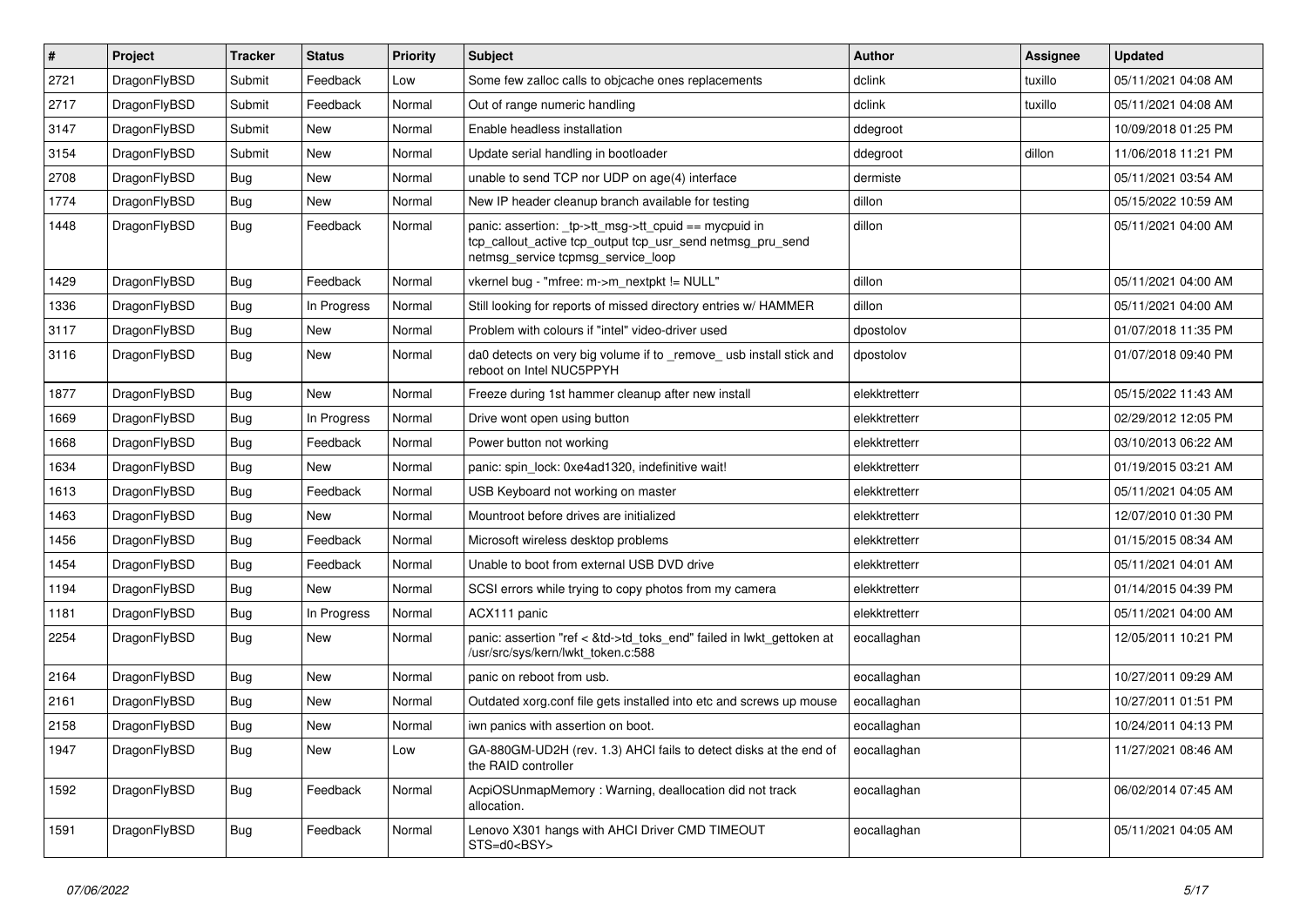| $\pmb{\#}$ | Project      | <b>Tracker</b> | <b>Status</b> | <b>Priority</b> | Subject                                                                                 | Author      | Assignee  | <b>Updated</b>      |
|------------|--------------|----------------|---------------|-----------------|-----------------------------------------------------------------------------------------|-------------|-----------|---------------------|
| 1831       | DragonFlyBSD | Bug            | Feedback      | High            | HAMMER "malloc limit exceeded" panic                                                    | eocallaghan | dillon    | 06/04/2022 04:38 AM |
| 2544       | DragonFlyBSD | Bug            | New           | Normal          | live DVD system boot (menu option 1) caused db> prompt on<br>PE1950                     | estrabd     |           | 05/11/2021 03:54 AM |
| 3276       | DragonFlyBSD | Submit         | <b>New</b>    | Normal          | Add option controlling whether gpt expand expands the last partition<br>(needs testing) | falsifian   |           | 07/10/2021 03:35 AM |
| 2075       | DragonFlyBSD | <b>Bug</b>     | <b>New</b>    | Normal          | pflogd on x86_64                                                                        | fanch       |           | 05/16/2011 04:04 PM |
| 2657       | DragonFlyBSD | Bug            | <b>New</b>    | High            | Needs acl to migrate our servers                                                        | ferney      |           | 03/31/2014 11:37 AM |
| 2569       | DragonFlyBSD | Bug            | New           | Normal          | ctime NFS                                                                               | ferney      |           | 08/11/2013 04:35 AM |
| 1672       | DragonFlyBSD | Bug            | Feedback      | Normal          | panic (trap 12) around btree_search() in 2.4.1-RELEASE                                  | floid       |           | 01/19/2015 03:36 AM |
| 979        | DragonFlyBSD | Bug            | Feedback      | Normal          | Failure-prone USB mass storage (SB600? msdosfs? CAM?)                                   | floid       |           | 01/15/2015 08:38 AM |
| 846        | DragonFlyBSD | Bug            | Feedback      | Normal          | USB bugs:usb mouse can't used!                                                          | frankning   |           | 01/15/2015 08:36 AM |
| 1899       | DragonFlyBSD | <b>Bug</b>     | <b>New</b>    | Normal          | Keyboard doesn't work                                                                   | fransm      |           | 05/15/2022 03:32 PM |
| 2803       | DragonFlyBSD | <b>Bug</b>     | <b>New</b>    | Normal          | HAMMER: Warning: UNDO area too small!                                                   | ftigeot     |           | 03/11/2015 03:42 PM |
| 2674       | DragonFlyBSD | Bug            | New           | Normal          | <b>GPT Support</b>                                                                      | ftigeot     |           | 12/28/2015 02:54 PM |
| 2619       | DragonFlyBSD | Bug            | <b>New</b>    | Normal          | DragonFly 3.6 can't be installed on a 6TB volume                                        | ftigeot     |           | 02/23/2014 11:55 PM |
| 2535       | DragonFlyBSD | Bug            | <b>New</b>    | Normal          | Imap processes apparentlt blocked on disk I/O                                           | ftigeot     |           | 04/02/2013 09:31 AM |
| 2403       | DragonFlyBSD | Bug            | <b>New</b>    | Low             | newfs -E doesn't handle /dev/serno device names properly                                | ftigeot     |           | 08/17/2012 05:07 AM |
| 2122       | DragonFlyBSD | Submit         | <b>New</b>    | Normal          | [Review] Fixes to the VFS layer                                                         | ftigeot     |           | 05/31/2022 03:25 PM |
| 2051       | DragonFlyBSD | <b>Bug</b>     | New           | Normal          | No ipv6 lan route entry created on 2.10                                                 | ftigeot     |           | 04/21/2011 10:37 AM |
| 1923       | DragonFlyBSD | Bug            | <b>New</b>    | Normal          | Abysmal NFS performance with IPv6                                                       | ftigeot     |           | 12/05/2010 09:34 PM |
| 1826       | DragonFlyBSD | Bug            | New           | Normal          | panic during boot: assertion so->so_port  in tcp_input                                  | ftigeot     |           | 05/15/2022 11:05 AM |
| 1818       | DragonFlyBSD | Bug            | New           | Normal          | panic: Bad tailq NEXT (kqueue issue ?)                                                  | ftigeot     |           | 05/15/2022 11:40 AM |
| 2819       | DragonFlyBSD | Bug            | In Progress   | Normal          | Random micro system freezes after a week of uptime                                      | ftigeot     | dillon    | 08/16/2015 08:46 PM |
| 2037       | DragonFlyBSD | Bug            | Feedback      | Normal          | Panic Bad link elm while building packages                                              | ftigeot     | dillon    | 04/21/2011 07:20 AM |
| 1593       | DragonFlyBSD | Bug            | Feedback      | Normal          | panic: assertion: ccb == ap->ap_err_ccb in ahci_put_err_ccb                             | ftigeot     | ftigeot   | 05/15/2022 05:09 AM |
| 2416       | DragonFlyBSD | <b>Bug</b>     | <b>New</b>    | Normal          | ".' entry can be removed on mounted nfs filesystem                                      | ftigeot     | tuxillo   | 06/03/2014 04:40 AM |
| 2577       | DragonFlyBSD | Bug            | New           | Normal          | virtio-blk iops performance is cpu limited on high end devices                          | gjs278      | vsrinivas | 08/01/2013 02:28 PM |
| 3165       | DragonFlyBSD | Bug            | New           | Normal          | Looping at boot time                                                                    | gop         |           | 12/28/2018 01:04 PM |
| 2095       | DragonFlyBSD | <b>Bug</b>     | New           | Low             | Running installer post-install: Unsupported DFUI transport "                            | greenrd     |           | 06/26/2011 09:20 AM |
| 2094       | DragonFlyBSD | <b>Bug</b>     | New           | Normal          | Segfault when gdb printing backtrace from core dump                                     | greenrd     |           | 06/25/2011 04:14 PM |
| 1563       | DragonFlyBSD | Bug            | Feedback      | Normal          | reset(1) doesn't reset terminal to the defaults                                         | hasso       |           | 03/10/2013 04:17 AM |
| 1525       | DragonFlyBSD | Bug            | New           | Normal          | boehm-gc problems                                                                       | hasso       |           | 10/13/2012 07:13 PM |
| 1502       | DragonFlyBSD | <b>Bug</b>     | In Progress   | Normal          | Lock while deleting files from nohistory HAMMER directories                             | hasso       |           | 03/10/2013 04:28 AM |
| 1486       | DragonFlyBSD | <b>Bug</b>     | Feedback      | Normal          | Interrupt storm related to SATA DVD device                                              | hasso       |           | 05/11/2021 04:01 AM |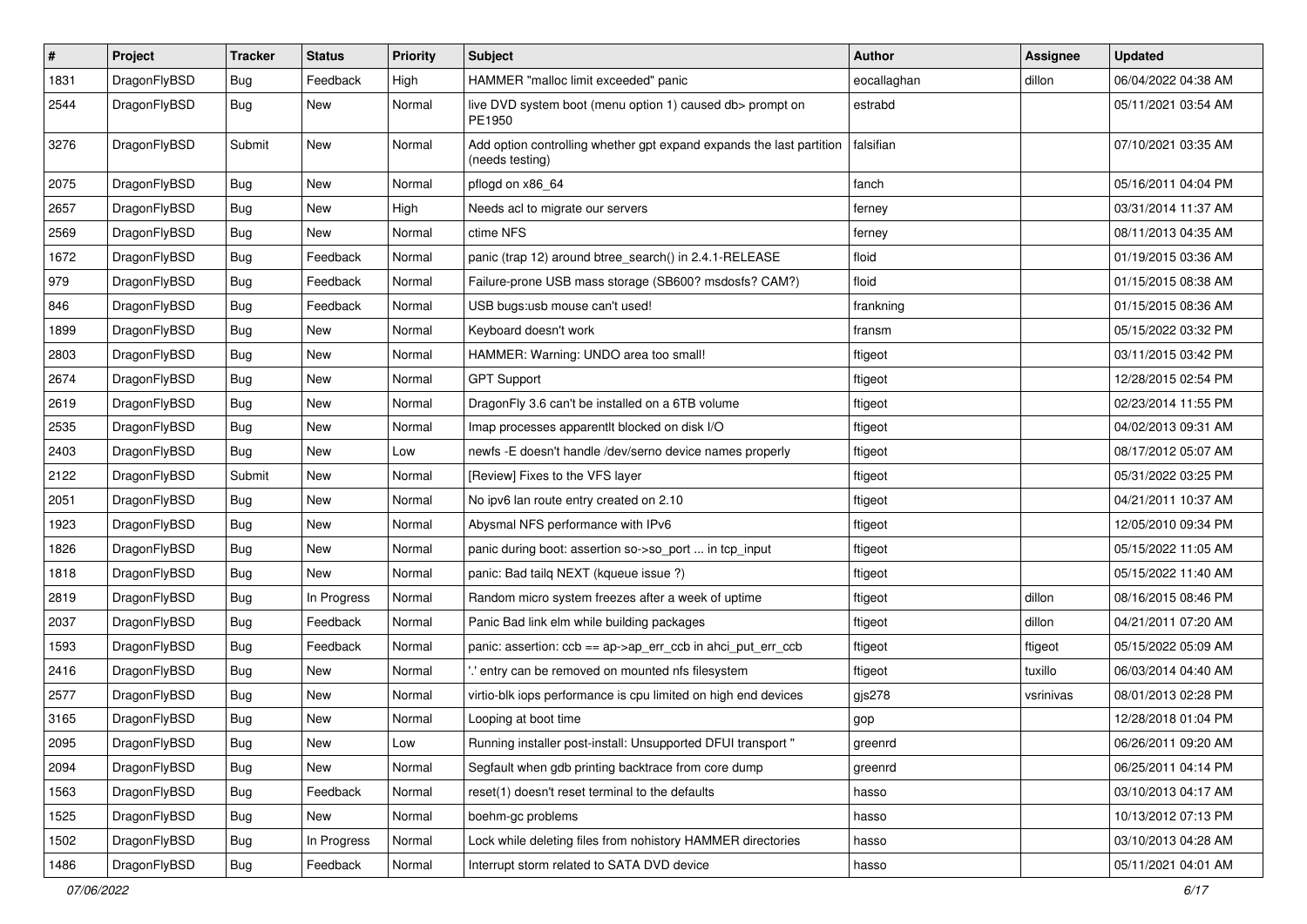| #    | Project      | <b>Tracker</b> | <b>Status</b> | <b>Priority</b> | Subject                                                                                    | Author          | <b>Assignee</b> | <b>Updated</b>      |
|------|--------------|----------------|---------------|-----------------|--------------------------------------------------------------------------------------------|-----------------|-----------------|---------------------|
| 1313 | DragonFlyBSD | Bug            | New           | Low             | Signal code in kernel needs major overhaul (signal queues,<br>si code, si addr)            | hasso           |                 | 05/11/2021 04:00 AM |
| 884  | DragonFlyBSD | Bug            | In Progress   | High            | Performance/memory problems under filesystem IO load                                       | hasso           |                 | 05/11/2021 03:50 AM |
| 1430 | DragonFlyBSD | Bug            | New           | Normal          | Buggy $w(1)$ ?                                                                             | hasso           | alexh           | 11/24/2010 08:09 AM |
| 1411 | DragonFlyBSD | Bug            | Feedback      | Normal          | Burning doesn't work with ahci(4)                                                          | hasso           | dillon          | 05/11/2021 04:00 AM |
| 1532 | DragonFlyBSD | Bug            | New           | Low             | jemalloc doesn't work on DragonFly                                                         | hasso           | sjg             | 08/02/2011 01:14 AM |
| 1428 | DragonFlyBSD | Bug            | Feedback      | Low             | POSIX.1e implementation is too old                                                         | hasso           | tuxillo         | 05/11/2021 04:00 AM |
| 2680 | DragonFlyBSD | Bug            | New           | Low             | boot0cfg update makes box unbootable                                                       | herrgard        |                 | 06/10/2014 06:02 AM |
| 2125 | DragonFlyBSD | Bug            | New           | Normal          | Weird garbage in dmesg                                                                     | herrgard        |                 | 08/30/2011 08:04 PM |
| 2045 | DragonFlyBSD | Bug            | <b>New</b>    | Normal          | ral(4): Fatal trap 12: page fault while in kernel mode (two panics)                        | herrgard        |                 | 11/03/2011 05:34 PM |
| 1982 | DragonFlyBSD | Bug            | New           | Low             | There is no linuxulator on x86-64                                                          | herrgard        |                 | 05/31/2022 02:25 PM |
| 3206 | DragonFlyBSD | Submit         | New           | Normal          | update psm/kbd to FreeBSD 12.0 code                                                        | htse            |                 | 10/05/2019 03:49 PM |
| 3201 | DragonFlyBSD | Submit         | New           | Normal          | Fixes make search display                                                                  | htse            |                 | 08/20/2021 04:02 PM |
| 3189 | DragonFlyBSD | Bug            | New           | Normal          | Allow DragonFly Mail Agent to accept an alternate config via<br>command line switch        | iang            |                 | 08/16/2021 12:42 AM |
| 3029 | DragonFlyBSD | Bug            | New           | Normal          | Running DflyBSD 4.8 on FreeBSD bhyve as a guest                                            | iron            |                 | 05/13/2022 04:33 AM |
| 2604 | DragonFlyBSD | Bug            | New           | Normal          | dell laptop does not boot with LATEST                                                      | isenmann        |                 | 11/20/2013 02:07 AM |
| 2746 | DragonFlyBSD | Bug            | <b>New</b>    | Normal          | some fraction of xterms started from the xmonad window manager<br>get killed with SIGALRM  | isenmann        | profmakx        | 12/28/2014 02:51 AM |
| 2825 | DragonFlyBSD | Bug            | <b>New</b>    | High            | 3x dhclient = hanging system (objcache exhausted)                                          | jaccovonb       | sepherosa       | 05/11/2021 03:55 AM |
| 3134 | DragonFlyBSD | Bug            | <b>New</b>    | Normal          | RFC 3021 (/31 networks) appear to be unsupported                                           | jailbird        |                 | 05/16/2018 11:03 PM |
| 2369 | DragonFlyBSD | Bug            | New           | Normal          | panic: Bad link elm 0xffffffe07edf6068 next->prev != elm                                   | jaydg           |                 | 08/15/2012 03:04 AM |
| 2308 | DragonFlyBSD | Bug            | New           | Normal          | System freeze when unloading snd_hda                                                       | jaydg           |                 | 02/19/2012 07:15 AM |
| 2353 | DragonFlyBSD | Bug            | In Progress   | Normal          | panic: assertion "gd->gd_spinlocks_wr == 0" failed in<br>bsd4_schedulerclock               | jaydg           | alexh           | 11/28/2012 01:57 AM |
| 2731 | DragonFlyBSD | <b>Bug</b>     | In Progress   | Normal          | Screen full of random colors when starting Xorg with Intel Haswell<br>HD Graphics P4600    | jkatzmaier      |                 | 11/12/2014 04:08 PM |
| 3089 | DragonFlyBSD | Bug            | In Progress   | Normal          | vtnet(4) - disable TCP checksum offload by default                                         | jlane           | vadaszi         | 05/11/2021 04:14 AM |
| 2890 | DragonFlyBSD | <b>Bug</b>     | New           | Normal          | not able to boot usb installer on Toshiba Chromebook 2                                     | johnnywhishbone |                 | 02/22/2016 03:42 AM |
| 2712 | DragonFlyBSD | <b>Bug</b>     | New           | Normal          | connect(2) returns EINVAL when retrying after ECONNREFUSED                                 | jorisgio        |                 | 08/14/2014 05:31 PM |
| 2391 | DragonFlyBSD | <b>Bug</b>     | In Progress   | Normal          | System lock with ahci and acpi enabled on ATI RS690 chipset with<br>SMB600 sata controller | jorisgio        | vadaszi         | 06/03/2015 03:51 PM |
| 2568 | DragonFlyBSD | <b>Bug</b>     | New           | Normal          | AHCI panic                                                                                 | josepht         |                 | 06/07/2013 05:52 PM |
| 2013 | DragonFlyBSD | Bug            | In Progress   | Normal          | oversized DMA request loop                                                                 | josepht         |                 | 05/11/2021 04:06 AM |
| 1745 | DragonFlyBSD | <b>Bug</b>     | Feedback      | Normal          | kmalloc panic                                                                              | josepht         |                 | 05/11/2021 04:05 AM |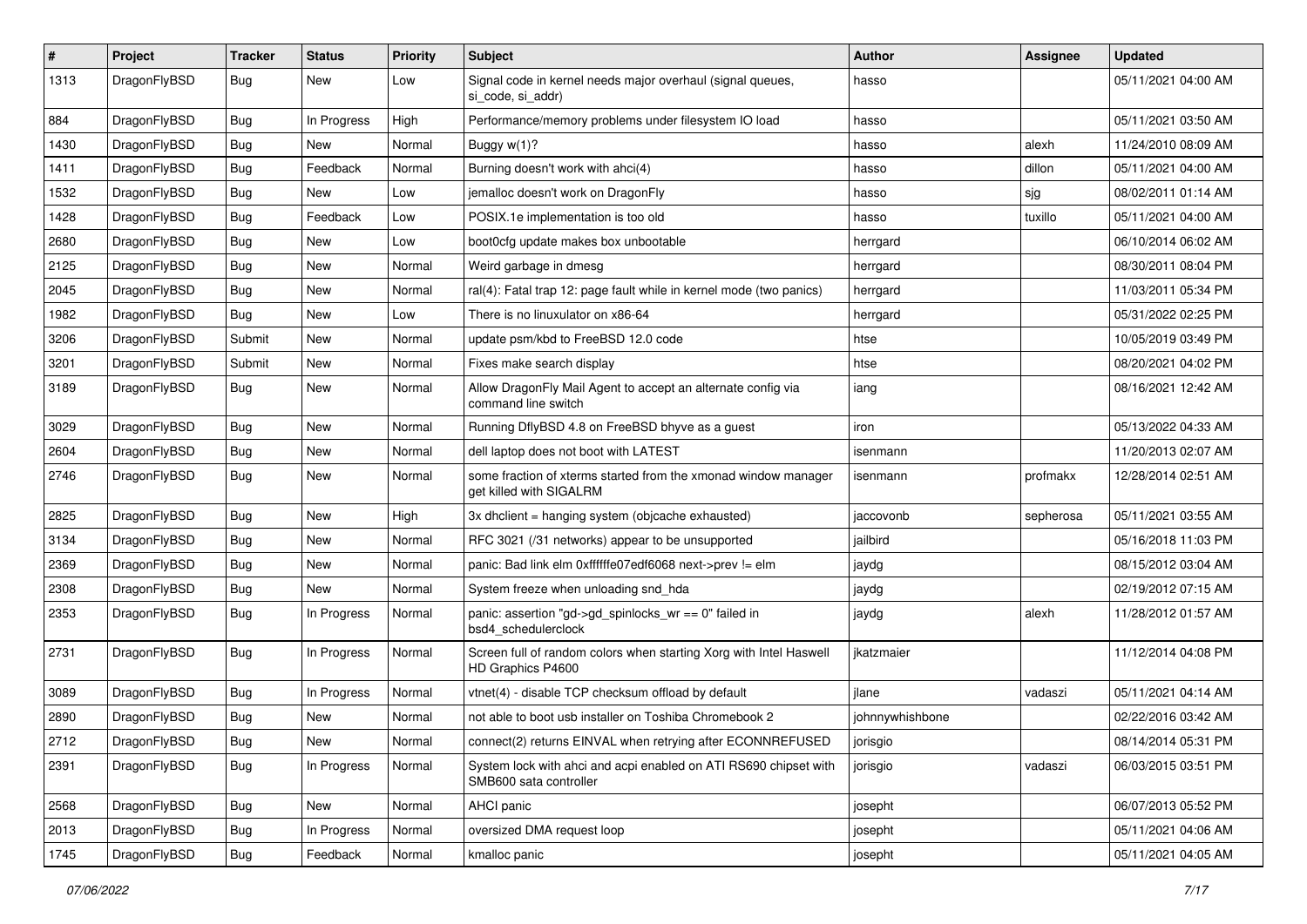| $\vert$ # | Project      | <b>Tracker</b> | <b>Status</b> | <b>Priority</b> | Subject                                                                                                    | Author        | Assignee  | <b>Updated</b>      |
|-----------|--------------|----------------|---------------|-----------------|------------------------------------------------------------------------------------------------------------|---------------|-----------|---------------------|
| 1330      | DragonFlyBSD | <b>Bug</b>     | Feedback      | Normal          | Hammer, usb disk, SYNCHRONIZE CACHE failure                                                                | josepht       |           | 06/02/2014 04:56 AM |
| 1717      | DragonFlyBSD | <b>Bug</b>     | Feedback      | Normal          | HAMMER panic in hammer_cursor_down()                                                                       | josepht1      |           | 05/11/2021 04:05 AM |
| 2245      | DragonFlyBSD | <b>Bug</b>     | New           | Normal          | panic: assertion "ref < &td->td_toks_end" failed in lwkt_gettoken at<br>/usr/src/sys/kern/lwkt_token.c:588 | juanfra684    |           | 11/22/2011 07:41 PM |
| 2153      | DragonFlyBSD | <b>Bug</b>     | <b>New</b>    | Normal          | Too many unuseful warnings at boot                                                                         | juanfra684    |           | 10/18/2011 10:16 PM |
| 3228      | DragonFlyBSD | <b>Bug</b>     | New           | Low             | pfi kif unref: state refcount $\leq$ 0 in dmesg                                                            | justin        |           | 03/05/2021 06:39 AM |
| 2444      | DragonFlyBSD | Bug            | <b>New</b>    | Normal          | Crash during Hammer overnight cleanup                                                                      | justin        |           | 11/04/2012 07:58 AM |
| 2090      | DragonFlyBSD | <b>Bug</b>     | Feedback      | Normal          | snd_hda does not support headphone automute                                                                | justin        |           | 03/29/2012 08:03 PM |
| 385       | DragonFlyBSD | <b>Bug</b>     | Feedback      | Low             | Mail archive address removal                                                                               | justin        | justin    | 03/09/2013 11:24 AM |
| 2645      | DragonFlyBSD | <b>Bug</b>     | New           | Normal          | panic with dsched fq and ioprio                                                                            | jyoung15      |           | 02/20/2014 07:29 AM |
| 1727      | DragonFlyBSD | <b>Bug</b>     | Feedback      | Normal          | CD boot panic (2.6.1) (usb?)                                                                               | kiril         |           | 05/15/2022 05:10 AM |
| 2529      | DragonFlyBSD | Bug            | New           | Low             | Sundance network adapter is not detected and attached                                                      | kworr         |           | 03/25/2013 02:29 AM |
| 2421      | DragonFlyBSD | Bug            | New           | High            | Kernel panic: vm_fault: page 0xc0f70000 not busy!                                                          | lentferj      |           | 10/03/2012 08:16 AM |
| 2288      | DragonFlyBSD | Bug            | Feedback      | Normal          | Random IO performance loss introduced since January 1st                                                    | lentferj      |           | 01/23/2013 04:21 PM |
| 1939      | DragonFlyBSD | <b>Bug</b>     | New           | Normal          | Panic on nightly build and stress test box                                                                 | lentferj      |           | 12/18/2010 08:41 AM |
| 1916      | DragonFlyBSD | <b>Bug</b>     | New           | Normal          | Constant crashes on x86_64 with UFS                                                                        | lentferj      |           | 11/21/2010 07:40 PM |
| 2892      | DragonFlyBSD | Bug            | New           | Normal          | swap pager:indefinite wait bufferf error                                                                   | <b>Ihmwzy</b> |           | 02/21/2016 10:32 PM |
| 3310      | DragonFlyBSD | Bug            | In Progress   | Normal          | NVMM+QEMU fail to boot with UEFI: Mem Assist Failed<br>[gpa=0xfffffff0]                                    | liweitianux   |           | 01/11/2022 03:22 PM |
| 2917      | DragonFlyBSD | Bug            | New           | Normal          | da8: reading primary partition table: error accessing offset<br>000000000000 for 512                       | liweitianux   |           | 05/11/2021 08:43 PM |
| 3028      | DragonFlyBSD | <b>Bug</b>     | In Progress   | Normal          | installer: confusion of set/get disk encryption passphrase dialogs                                         | liweitianux   | tuxillo   | 06/03/2022 05:13 PM |
| 2565      | DragonFlyBSD | <b>Bug</b>     | <b>New</b>    | Normal          | "ifconfig ix0 up" panic                                                                                    | Itpig402a     |           | 06/03/2013 05:46 AM |
| 2434      | DragonFlyBSD | <b>Bug</b>     | New           | Normal          | BTX Halted - Boot fails on USB/GUI                                                                         | lucmv         |           | 10/17/2012 08:12 PM |
| 2808      | DragonFlyBSD | Bug            | New           | Normal          | X freeze by switching between X and VT - results in black screen                                           | lukesky333    |           | 05/11/2021 03:55 AM |
| 2531      | DragonFlyBSD | Bug            | <b>New</b>    | Normal          | camcontrol fails to disable APM                                                                            | m.lombardi85  |           | 03/23/2013 12:28 PM |
| 2167      | DragonFlyBSD | <b>Bug</b>     | New           | Normal          | shutdown/reboot fails after uptime msg                                                                     | marino        |           | 11/28/2011 03:01 AM |
| 2370      | DragonFlyBSD | Bug            | New           | Normal          | panic: ffs_valloc: dup alloc                                                                               | marino        | vsrinivas | 02/01/2013 09:28 AM |
| 2092      | DragonFlyBSD | Bug            | New           | Normal          | Panic: Bad link elm 0x next->prev $!=$ elm                                                                 | masterblaster | dillon    | 12/04/2011 12:49 PM |
| 3035      | DragonFlyBSD | Bug            | New           | Normal          | panic: assertion "cpu >= 0 && cpu < ncpus" failed in netisr_cpuport<br>at /usr/src/sys/net/netisr2.h:87    | masu          |           | 05/11/2017 01:24 AM |
| 2809      | DragonFlyBSD | <b>Bug</b>     | New           | Normal          | hammer mirror-stream                                                                                       | masu          |           | 04/10/2015 12:33 AM |
| 1860      | DragonFlyBSD | <b>Bug</b>     | Feedback      | Normal          | Panic while creating UFS fs on vn(4) for initrd                                                            | matthias      |           | 02/29/2012 07:16 AM |
| 2067      | DragonFlyBSD | <b>Bug</b>     | New           | Normal          | sound/pcm: "play interrupt timeout, channel dead"                                                          | matthiasr     |           | 05/11/2021 03:55 AM |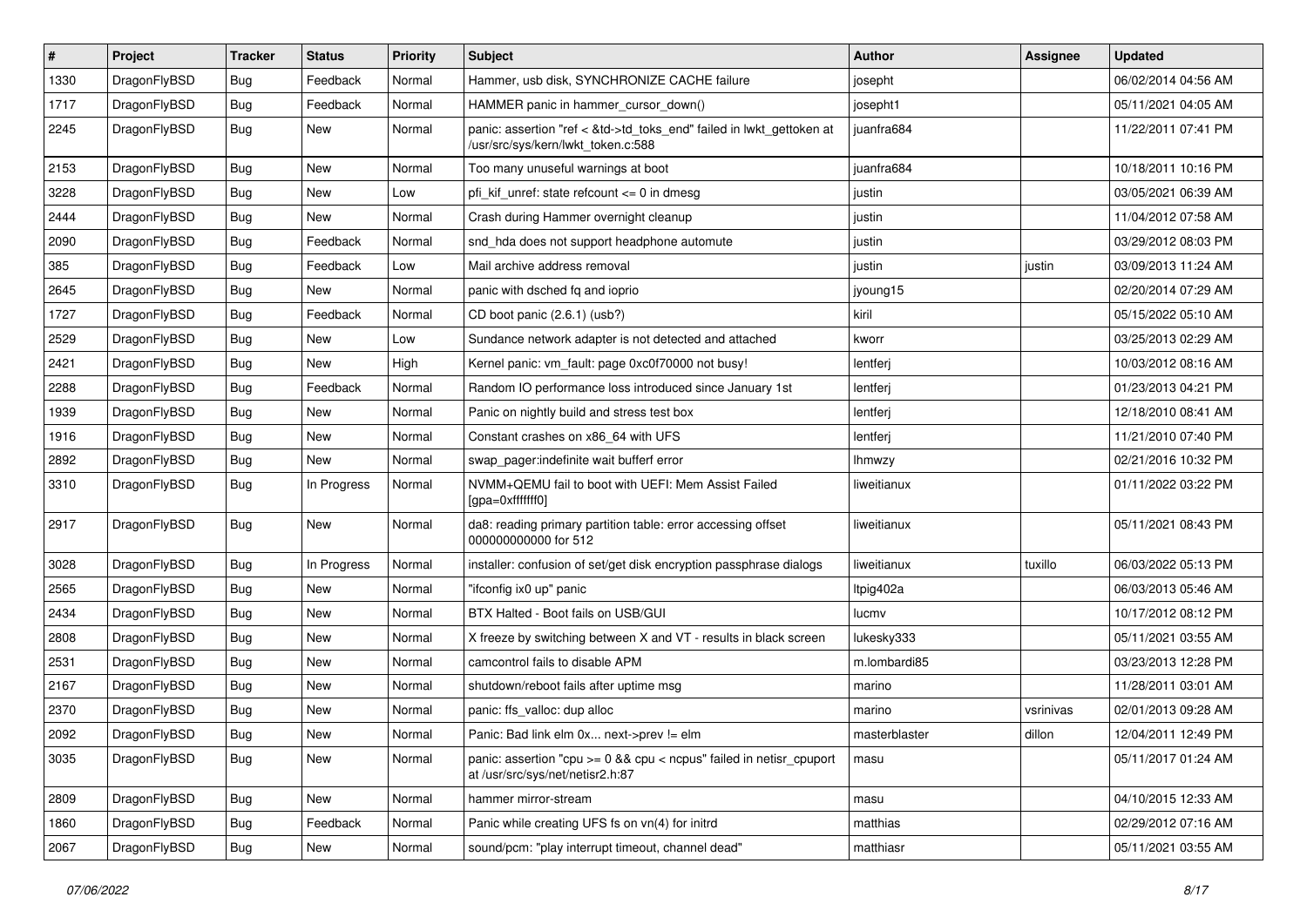| $\sharp$ | Project      | <b>Tracker</b> | <b>Status</b> | <b>Priority</b> | Subject                                                                                                            | <b>Author</b>          | Assignee  | <b>Updated</b>      |
|----------|--------------|----------------|---------------|-----------------|--------------------------------------------------------------------------------------------------------------------|------------------------|-----------|---------------------|
| 2598     | DragonFlyBSD | <b>Bug</b>     | New           | Normal          | i386 via USB Booting                                                                                               | mbzadegan              |           | 10/21/2013 02:28 AM |
| 2644     | DragonFlyBSD | <b>Bug</b>     | Feedback      | Normal          | 3.6.0-REL trap 9 on boot                                                                                           | memmerto               |           | 11/27/2021 08:08 AM |
| 1293     | DragonFlyBSD | <b>Bug</b>     | New           | Normal          | 2.2.1-REL Installer Request                                                                                        | mk                     | tuxillo   | 05/11/2021 04:00 AM |
| 3317     | DragonFlyBSD | <b>Bug</b>     | In Progress   | Normal          | Network vtnet0 not working on Hetzner cloud                                                                        | mneumann               |           | 06/18/2022 03:55 AM |
| 3235     | DragonFlyBSD | Bug            | <b>New</b>    | Normal          | Kernel panic in devfs vnops.c                                                                                      | mneumann               |           | 04/28/2020 07:00 AM |
| 3222     | DragonFlyBSD | <b>Bug</b>     | New           | Normal          | gcc - undefined reference to ' atomic load' (missing libatomic?)                                                   | mneumann               |           | 02/08/2020 02:45 AM |
| 3111     | DragonFlyBSD | <b>Bug</b>     | In Progress   | High            | Mouse lags every second heavily under X11                                                                          | mneumann               |           | 12/12/2017 09:46 PM |
| 2972     | DragonFlyBSD | <b>Bug</b>     | New           | Normal          | ipfw3 "deny to me" does not work correctly                                                                         | mneumann               |           | 12/27/2016 12:11 PM |
| 2881     | DragonFlyBSD | <b>Bug</b>     | <b>New</b>    | Normal          | Pulseaudio hangs/resets system when starting X11                                                                   | mneumann               |           | 01/09/2016 03:08 AM |
| 2788     | DragonFlyBSD | <b>Bug</b>     | New           | Normal          | ioctl GSLICEINFO: Not working for vnode slice                                                                      | mneumann               |           | 02/12/2015 07:49 AM |
| 3218     | DragonFlyBSD | <b>Bug</b>     | New           | Normal          | Kernel panics are not sent to comconsole when booted over EFI                                                      | mqudsi                 |           | 12/02/2019 08:52 PM |
| 168      | DragonFlyBSD | Bug            | In Progress   | Normal          | Livelocked limit engaged while trying to setup IPW wireless                                                        | mschacht               | sepherosa | 05/11/2021 04:05 AM |
| 1144     | DragonFlyBSD | <b>Bug</b>     | Feedback      | Normal          | Incorrect clock under KVM                                                                                          | msylvan                |           | 03/09/2013 01:17 PM |
| 679      | DragonFlyBSD | <b>Bug</b>     | New           | Low             | Netgraph backward compatibility for old *LEN constants                                                             | nant                   | nant      | 02/18/2014 05:45 AM |
| 2104     | DragonFlyBSD | <b>Bug</b>     | New           | Normal          | network configuration seg. fault on install CD                                                                     | navratil               |           | 07/26/2011 07:55 AM |
| 2958     | DragonFlyBSD | Bug            | Feedback      | Normal          | Hammer FS dies during pruning after massive write load                                                             | neilb                  |           | 10/11/2016 04:20 AM |
| 2957     | DragonFlyBSD | <b>Bug</b>     | Feedback      | Normal          | swapoff -a followed by swapon -a doesn't give your swap back                                                       | neilb                  |           | 10/09/2016 04:17 AM |
| 2098     | DragonFlyBSD | Submit         | New           | Normal          | [PATCH] correct ath man page example<br>(/usr/src/share/man/man4/ath.4)                                            | nobody                 |           | 11/15/2011 12:27 AM |
| 3215     | DragonFlyBSD | <b>Bug</b>     | <b>New</b>    | Normal          | Hang in tcdrain(3) after write(3)                                                                                  | noloader               |           | 11/25/2019 03:08 PM |
| 2622     | DragonFlyBSD | <b>Bug</b>     | New           | Normal          | VAIO FIT15E fn keys support                                                                                        | nonsolosoft            |           | 12/31/2013 01:31 AM |
| 2621     | DragonFlyBSD | <b>Bug</b>     | <b>New</b>    | Normal          | core dump using cdrom                                                                                              | nonsolosoft            |           | 12/27/2013 12:43 AM |
| 2412     | DragonFlyBSD | <b>Bug</b>     | <b>New</b>    | Normal          | wlan0 fails to get address via dhclient                                                                            | nonsolosoft            |           | 08/30/2012 05:55 AM |
| 2182     | DragonFlyBSD | Bug            | New           | Normal          | if msk PHY FIFO underrun/overflow                                                                                  | nonsolosoft            |           | 09/03/2012 06:39 AM |
| 1193     | DragonFlyBSD | <b>Bug</b>     | New           | Normal          | kernel doesn't recognize cdrom drive                                                                               | nonsolosoft            |           | 01/25/2014 09:11 PM |
| 3052     | DragonFlyBSD | <b>Bug</b>     | New           | Normal          | panic DragonFly v4.8.1-RELEASE by mounting a malformed NTFS<br>image [64.000]                                      | open.source@ribose.com |           | 08/14/2017 03:22 AM |
| 3051     | DragonFlyBSD | <b>Bug</b>     | <b>New</b>    | Normal          | panic DragonFly v4.8.1-RELEASE by mounting a malformed NTFS<br>image [12.000]                                      | open.source@ribose.com |           | 08/14/2017 03:20 AM |
| 3049     | DragonFlyBSD | <b>Bug</b>     | New           | Normal          | panic DragonFly v4.8.1-RELEASE by mounting a malformed<br>msdosfs image [12.128]                                   | open.source@ribose.com |           | 08/14/2017 02:53 AM |
| 2802     | DragonFlyBSD | Bug            | New           | Normal          | USB Wifi urtwn0 crash from cd boot                                                                                 | opvalues               |           | 03/10/2015 01:07 AM |
| 2799     | DragonFlyBSD | <b>Bug</b>     | New           | Normal          | Fatal trap 12 caused by moused(8) -p /dev/cual0                                                                    | opvalues               |           | 03/04/2015 11:01 PM |
| 3152     | DragonFlyBSD | <b>Bug</b>     | Feedback      | Normal          | Console's size in ttyv0 and single user mode is sticking to 80x25,<br>while ttyv1 can make use of the whole screen | overtime               |           | 02/24/2019 01:08 AM |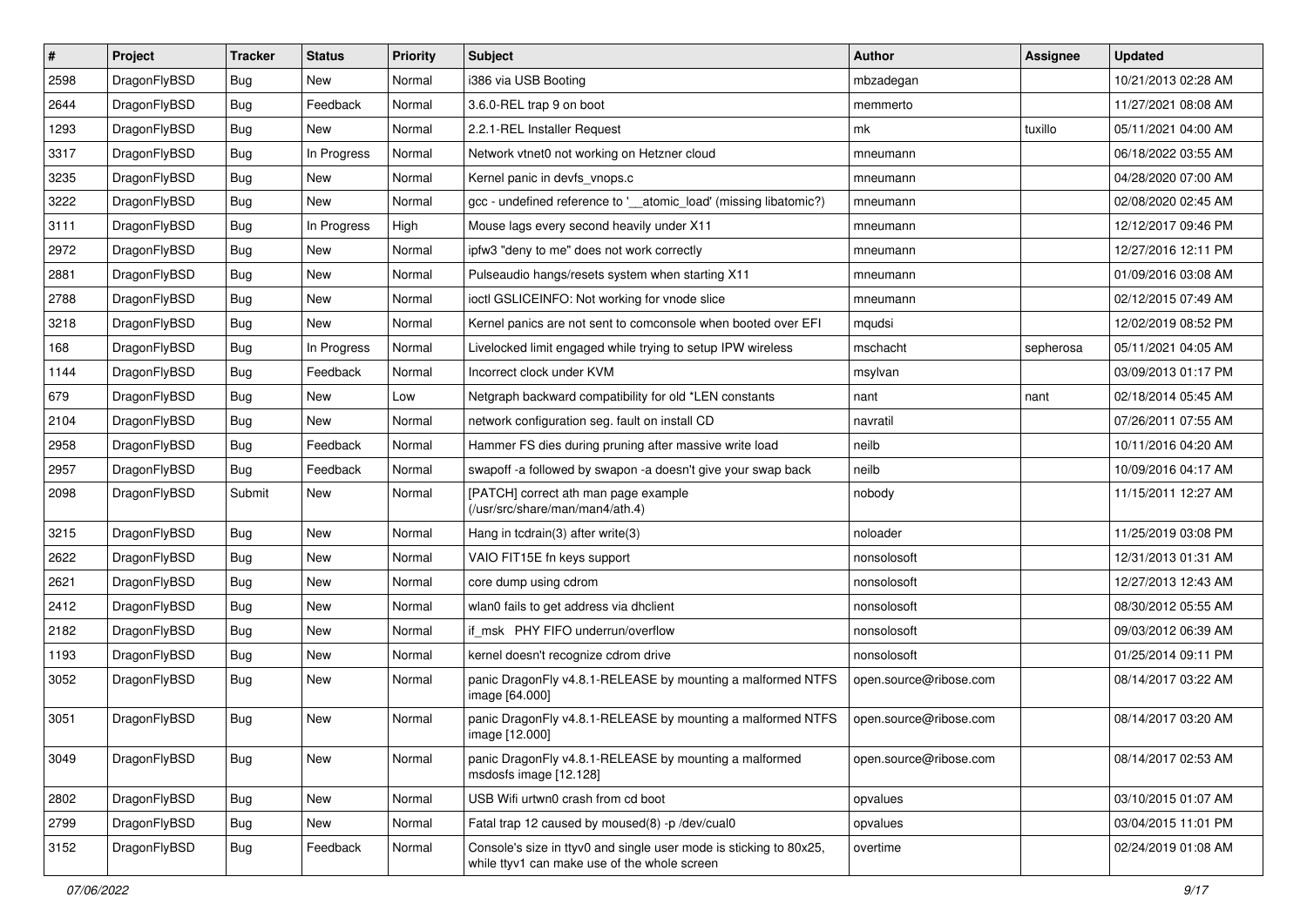| $\vert$ # | Project      | <b>Tracker</b> | <b>Status</b> | <b>Priority</b> | Subject                                                                                                        | Author   | <b>Assignee</b> | <b>Updated</b>      |
|-----------|--------------|----------------|---------------|-----------------|----------------------------------------------------------------------------------------------------------------|----------|-----------------|---------------------|
| 3107      | DragonFlyBSD | Bug            | New           | Low             | ACPI interrupt storm when loading i915 on Lenovo T460                                                          | oyvinht  |                 | 07/15/2020 07:01 AM |
| 2874      | DragonFlyBSD | Bug            | <b>New</b>    | Normal          | make world DESTDIR=/emptydir fails                                                                             | pascii   |                 | 12/25/2015 07:04 AM |
| 2117      | DragonFlyBSD | Bug            | New           | High            | ACPI and/or bce(4) problem with 2.11.0.673.g0d557 on HP DL380<br>G6                                            | pauska   |                 | 08/22/2011 10:15 AM |
| 2898      | DragonFlyBSD | Bug            | <b>New</b>    | Normal          | <b>HAMMER</b> panic                                                                                            | pavalos  |                 | 11/03/2018 07:05 AM |
| 2526      | DragonFlyBSD | Bug            | New           | Normal          | hammer cleanup doesn't run on first day of DST                                                                 | pavalos  |                 | 10/18/2016 05:28 PM |
| 2248      | DragonFlyBSD | Bug            | <b>New</b>    | Normal          | sysctl panic                                                                                                   | pavalos  |                 | 11/23/2011 06:23 PM |
| 2199      | DragonFlyBSD | Bug            | New           | Normal          | screen segfaults if utmpx isn't present                                                                        | pavalos  |                 | 11/15/2011 10:52 PM |
| 2099      | DragonFlyBSD | Bug            | <b>New</b>    | Normal          | page fault panic in vm system                                                                                  | pavalos  |                 | 07/10/2011 08:51 AM |
| 2048      | DragonFlyBSD | Bug            | <b>New</b>    | Normal          | panic: ffs_sync: rofs mod                                                                                      | pavalos  |                 | 04/12/2011 05:45 AM |
| 2008      | DragonFlyBSD | <b>Bug</b>     | <b>New</b>    | Normal          | lwkt setcpu remote: td->td flags 00800621 console flood                                                        | pavalos  |                 | 03/06/2011 09:37 PM |
| 1949      | DragonFlyBSD | Bug            | <b>New</b>    | Normal          | iwn panic                                                                                                      | pavalos  |                 | 01/30/2011 03:21 AM |
| 599       | DragonFlyBSD | Bug            | New           | Urgent          | 1.9.0 reproducable panic                                                                                       | pavalos  |                 | 12/22/2010 01:08 AM |
| 1946      | DragonFlyBSD | Bug            | New           | Normal          | ieee80211 panic                                                                                                | pavalos  | josepht         | 01/27/2011 06:00 PM |
| 1969      | DragonFlyBSD | Bug            | New           | Normal          | pf-related network problem                                                                                     | pavalos  | lentferj        | 02/01/2011 06:57 PM |
| 1769      | DragonFlyBSD | Bug            | New           | Normal          | panic: assertion: _tp->tt_msg->tt_cpuid == mycpuid in<br>tcp_callout_active                                    | pavalos  | sjg             | 05/15/2022 11:07 AM |
| 3226      | DragonFlyBSD | Bug            | New           | Normal          | Xorg freezes in vm: thread stuck in "objtrm1"                                                                  | peeter   |                 | 04/08/2020 02:10 AM |
| 2970      | DragonFlyBSD | Bug            | New           | Normal          | kernel 4.7: "Is -I" causes panic on UDF filesystem: "bgetvp -<br>overlapping buffer"                           | peeter   |                 | 12/21/2016 02:46 AM |
| 1943      | DragonFlyBSD | Bug            | <b>New</b>    | Normal          | hammer assertion panic                                                                                         | peter    |                 | 12/27/2010 12:45 AM |
| 1990      | DragonFlyBSD | Bug            | New           | Normal          | /mnt too large to mount                                                                                        | peur.neu |                 | 02/16/2011 11:24 PM |
| 1951      | DragonFlyBSD | Bug            | <b>New</b>    | Normal          | dma timeouts at phyaddr on a good hdd                                                                          | peur.neu |                 | 01/04/2011 07:12 AM |
| 3247      | DragonFlyBSD | Bug            | <b>New</b>    | Normal          | Kernel panic doing nothing much                                                                                | phma     |                 | 09/12/2020 11:40 PM |
| 2816      | DragonFlyBSD | <b>Bug</b>     | <b>New</b>    | Normal          | A multitasking process being debugged can get stuck                                                            | phma     |                 | 05/19/2015 03:57 AM |
| 2611      | DragonFlyBSD | Bug            | <b>New</b>    | Normal          | Change in IP address results in network not working                                                            | phma     |                 | 12/05/2013 07:55 PM |
| 2557      | DragonFlyBSD | Bug            | New           | Normal          | stock 3.4.1 kernel halts during booting if dm and dm_target_crypt<br>are loaded and RAID controller is present | phma     |                 | 05/12/2013 10:38 PM |
| 2552      | DragonFlyBSD | Bug            | New           | Low             | hammer recovery should indicate progress                                                                       | phma     |                 | 05/03/2013 12:13 AM |
| 2547      | DragonFlyBSD | <b>Bug</b>     | New           | High            | crashed while doing a dry run of pkg_rolling-replace                                                           | phma     |                 | 04/18/2013 10:40 PM |
| 2389      | DragonFlyBSD | Bug            | New           | Normal          | computer crashed while listing processes                                                                       | phma     |                 | 06/18/2012 02:49 PM |
| 2387      | DragonFlyBSD | <b>Bug</b>     | New           | Normal          | hammer ignores -t during dedup                                                                                 | phma     |                 | 06/17/2012 12:30 PM |
| 2331      | DragonFlyBSD | Bug            | New           | Normal          | reading mouse mode from unopen file descriptor hangs mouse<br>driver                                           | phma     |                 | 03/14/2012 09:43 AM |
| 2311      | DragonFlyBSD | <b>Bug</b>     | New           | Normal          | Xorg crash having something to do with drm                                                                     | phma     |                 | 02/22/2012 09:59 AM |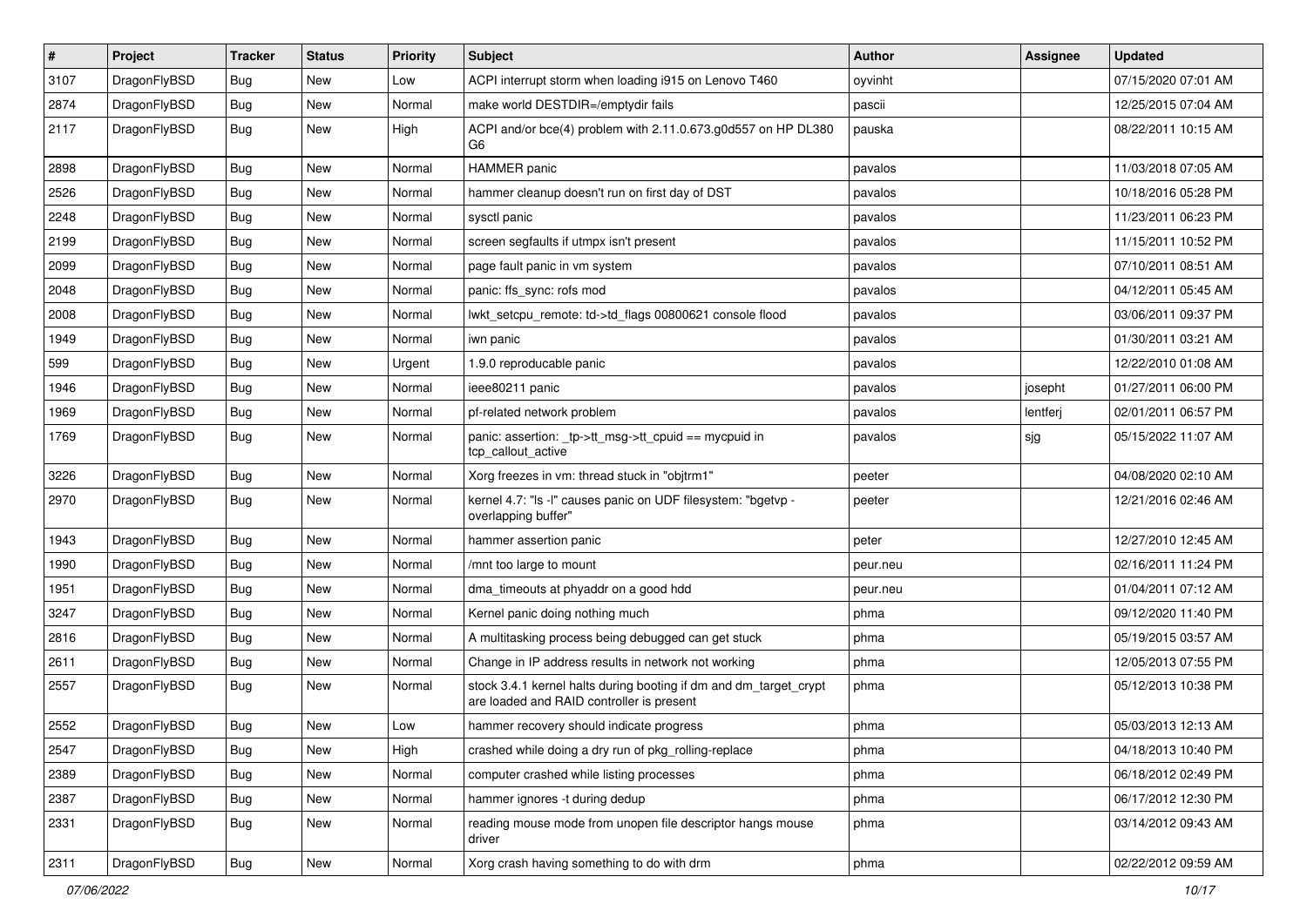| $\vert$ # | Project      | <b>Tracker</b> | <b>Status</b> | <b>Priority</b> | <b>Subject</b>                                                                                                                                                                                    | <b>Author</b> | Assignee | <b>Updated</b>      |
|-----------|--------------|----------------|---------------|-----------------|---------------------------------------------------------------------------------------------------------------------------------------------------------------------------------------------------|---------------|----------|---------------------|
| 2306      | DragonFlyBSD | <b>Bug</b>     | <b>New</b>    | Normal          | a crash starts the kernel debugger in text mode, but just reboots in X                                                                                                                            | phma          |          | 02/11/2012 08:02 PM |
| 1559      | DragonFlyBSD | Bug            | <b>New</b>    | Normal          | kernel trap                                                                                                                                                                                       | phma          |          | 11/27/2021 08:43 AM |
| 3302      | DragonFlyBSD | Bug            | <b>New</b>    | Normal          | Will not boot on System76 Lemur Pro (lemp10)                                                                                                                                                      | piecuch       |          | 11/03/2021 10:21 AM |
| 3298      | DragonFlyBSD | <b>Bug</b>     | <b>New</b>    | Normal          | Running "w" and having logged in via XDM through VNC, "w" prints<br>an extra error message                                                                                                        | piecuch       |          | 10/25/2021 09:16 AM |
| 3239      | DragonFlyBSD | Bug            | <b>New</b>    | Normal          | unable to SIGKILL glitched emacs                                                                                                                                                                  | piecuch       |          | 05/26/2020 03:30 AM |
| 3238      | DragonFlyBSD | <b>Bug</b>     | <b>New</b>    | Normal          | race conditions when printing from vkernel console                                                                                                                                                | piecuch       |          | 05/19/2020 02:50 PM |
| 2496      | DragonFlyBSD | <b>Bug</b>     | <b>New</b>    | Normal          | NTFS malloc limit exceeded                                                                                                                                                                        | plasmob       | tuxillo  | 02/19/2013 08:47 AM |
| 3245      | DragonFlyBSD | Bug            | <b>New</b>    | Normal          | panic: free: guard1x fail, i915 load from loader.conf                                                                                                                                             | polachok      |          | 08/21/2020 10:36 AM |
| 1101      | DragonFlyBSD | <b>Bug</b>     | Feedback      | Normal          | ohci related panic                                                                                                                                                                                | polachok      |          | 05/11/2021 04:00 AM |
| 1577      | DragonFlyBSD | Bug            | Feedback      | Normal          | panic: assertion: leaf->base.obj id == ip->obj id in<br>hammer_ip_delete_range                                                                                                                    | qhwt+dfly     |          | 05/11/2021 04:01 AM |
| 1387      | DragonFlyBSD | <b>Bug</b>     | Feedback      | Normal          | zero-size malloc and ps: kvm getprocs: Bad address                                                                                                                                                | qhwt+dfly     |          | 05/11/2021 04:00 AM |
| 1368      | DragonFlyBSD | <b>Bug</b>     | In Progress   | Normal          | suspend signal race?                                                                                                                                                                              | qhwt+dfly     |          | 05/11/2021 03:51 AM |
| 570       | DragonFlyBSD | <b>Bug</b>     | Feedback      | Normal          | 1.8.x: ACPI problems                                                                                                                                                                              | qhwt+dfly     |          | 06/02/2014 03:45 AM |
| 1942      | DragonFlyBSD | Bug            | <b>New</b>    | Normal          | locking against myself in getcacheblk()?                                                                                                                                                          | qhwt.dfly     |          | 05/31/2022 02:15 PM |
| 1917      | DragonFlyBSD | <b>Bug</b>     | <b>New</b>    | Normal          | panic: assertion: (RB_EMPTY(&ip->rec_tree) && (ip->flags &<br>HAMMER_INODE_XDIRTY) == 0)    (!RB_EMPTY(&ip->rec_tree)<br>&& (ip->flags & HAMMER INODE XDIRTY) != 0) in<br>hammer flush inode done | qhwt.dfly     |          | 11/24/2010 03:23 AM |
| 1876      | DragonFlyBSD | <b>Bug</b>     | <b>New</b>    | Normal          | devfs in jail + logging out from console(ttyv1+) -> panic                                                                                                                                         | qhwt.dfly     | tuxillo  | 05/31/2022 03:24 PM |
| 2371      | DragonFlyBSD | <b>Bug</b>     | <b>New</b>    | Normal          | Timezone problem with America/Sao Paulo                                                                                                                                                           | raitech       |          | 05/17/2012 01:42 PM |
| 1560      | DragonFlyBSD | Bug            | Feedback      | Normal          | Unable to modify partition table on ThinkPad T61p during install                                                                                                                                  | rehsack       |          | 01/15/2015 08:57 AM |
| 3313      | DragonFlyBSD | <b>Bug</b>     | <b>New</b>    | Normal          | Can't boot from my live USB at all. The kernel loading process<br>hangs.                                                                                                                          | rempas        |          | 06/03/2022 12:16 AM |
| 2675      | DragonFlyBSD | Bug            | <b>New</b>    | Low             | Ultimate N WiFi Link 5300 get iwn intr: fatal firmware error on 5GHz                                                                                                                              | revuwa        |          | 05/11/2021 04:07 AM |
| 2822      | DragonFlyBSD | <b>Bug</b>     | <b>New</b>    | Normal          | USB 3.0 stick throws "reading primary partition table: error<br>accessing offset 000[] for 152" error, while the stick works on any<br>other OS I tested                                          | revuwa        | profmakx | 06/29/2015 05:56 AM |
| 1836      | DragonFlyBSD | Bug            | <b>New</b>    | Normal          | Incorrect TCP checksum show up in tcpdump                                                                                                                                                         | robgar1       |          | 05/15/2022 11:22 AM |
| 2430      | DragonFlyBSD | Bug            | <b>New</b>    | Normal          | Alternate Password Hash method                                                                                                                                                                    | robin.carey1  |          | 10/07/2012 06:28 AM |
| 2138      | DragonFlyBSD | <b>Bug</b>     | <b>New</b>    | Normal          | > 100% CPU usage                                                                                                                                                                                  | robin.carey1  |          | 09/26/2011 12:20 PM |
| 600       | DragonFlyBSD | <b>Bug</b>     | <b>New</b>    | Low             | /sys/libkern/karc4random                                                                                                                                                                          | robin carey5  | profmakx | 01/19/2015 03:07 AM |
| 2626      | DragonFlyBSD | Bug            | <b>New</b>    | Normal          | iwn driver drops with error: "firmware error 'iwn intr: fatal firmware<br>error""                                                                                                                 | rodyaj        |          | 01/09/2014 05:50 AM |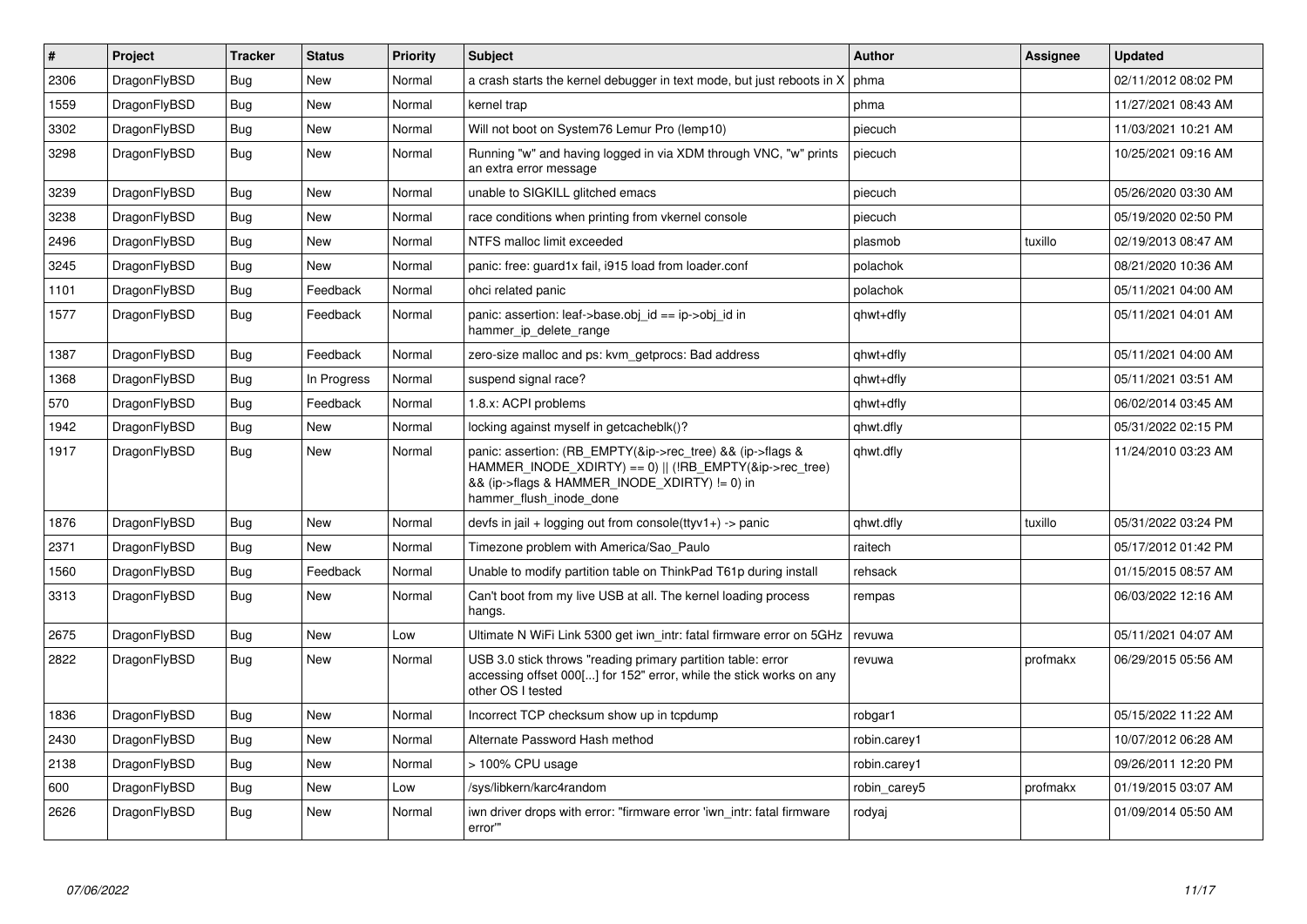| #    | Project      | <b>Tracker</b> | <b>Status</b> | <b>Priority</b> | Subject                                                                                         | Author     | Assignee | <b>Updated</b>      |
|------|--------------|----------------|---------------|-----------------|-------------------------------------------------------------------------------------------------|------------|----------|---------------------|
| 2738 | DragonFlyBSD | <b>Bug</b>     | New           | Normal          | Hammer: Strange behavior when trying to recover old version of<br>moved file                    | roland     |          | 11/20/2014 08:02 AM |
| 3141 | DragonFlyBSD | <b>Bug</b>     | New           | Normal          | dhclient blocks boot process                                                                    | rowo       |          | 12/16/2018 11:01 AM |
| 2887 | DragonFlyBSD | <b>Bug</b>     | <b>New</b>    | Low             | Missing extattr_namespace_to_string and<br>extattr_string_to_namespace functions                | rubenk     |          | 02/06/2016 05:09 AM |
| 2423 | DragonFlyBSD | <b>Bug</b>     | New           | Urgent          | After multiple panics/locks, hitting KKASSERT in<br>hammer_init_cursor                          | rumcic     |          | 09/18/2012 02:28 AM |
| 2080 | DragonFlyBSD | <b>Bug</b>     | New           | Normal          | panic: lockmgr thrd_sleep: called from interrupt, ipi, or hard code<br>section                  | rumcic     |          | 05/30/2011 05:06 PM |
| 2072 | DragonFlyBSD | Bug            | <b>New</b>    | Normal          | Fatal trap 12: stopped at lwkt_send_ipiq3                                                       | rumcic     |          | 05/17/2011 04:12 AM |
| 1975 | DragonFlyBSD | Bug            | New           | Normal          | Applications seg fault in select() and poll()                                                   | rumcic     |          | 05/31/2022 02:58 PM |
| 1874 | DragonFlyBSD | Bug            | New           | Normal          | mpd listening on all IPs, accepting only on one                                                 | rumcic     |          | 05/08/2011 01:01 PM |
| 1873 | DragonFlyBSD | Bug            | New           | Normal          | Panic upon usb mouse detach and reattaching                                                     | rumcic     |          | 02/01/2011 09:53 AM |
| 1580 | DragonFlyBSD | <b>Bug</b>     | Feedback      | Normal          | Panic (Fatal trap 12: page fault while in kernel mode) while playing<br>with pf and netif names | rumcic     |          | 12/21/2018 01:21 AM |
| 1489 | DragonFlyBSD | Bug            | Feedback      | Normal          | panic: ufs_dirbad: bad dir                                                                      | rumcic     |          | 03/10/2013 04:34 AM |
| 1250 | DragonFlyBSD | Bug            | Feedback      | Normal          | Panic upon plugging an USB flash drive into the machine                                         | rumcic     |          | 03/10/2013 05:17 AM |
| 1249 | DragonFlyBSD | Bug            | Feedback      | Normal          | panic: ffs vfree: freeing free inode                                                            | rumcic     |          | 03/10/2013 05:13 AM |
| 1218 | DragonFlyBSD | Bug            | In Progress   | Normal          | panic: assertion: $error == 0$ in hammer start transaction                                      | rumcic     |          | 05/11/2021 04:00 AM |
| 1192 | DragonFlyBSD | Submit         | <b>New</b>    | Normal          | KKASSERTs in sys/kern/uipc_{msg,socket}.c are too strict                                        | rumcic     |          | 05/11/2021 04:07 AM |
| 998  | DragonFlyBSD | Bug            | In Progress   | Normal          | Unconfiguring a vn while it is mounted                                                          | rumcic     | tuxillo  | 05/11/2021 04:00 AM |
| 2316 | DragonFlyBSD | Bug            | <b>New</b>    | Normal          | Ungraceful invalid password handling for adding a new user in the<br>installer                  | rune       |          | 04/27/2012 11:23 PM |
| 2549 | DragonFlyBSD | Bug            | In Progress   | Normal          | netgraph7: Kernel page fault.                                                                   | russiane39 | nant     | 05/10/2013 11:20 PM |
| 3047 | DragonFlyBSD | Bug            | New           | Normal          | HAMMER critical write error                                                                     | samuel     |          | 06/19/2019 09:50 AM |
| 2123 | DragonFlyBSD | Bug            | New           | Normal          | hammer is losing files                                                                          | schmir     |          | 08/30/2011 07:56 PM |
| 2042 | DragonFlyBSD | <b>Bug</b>     | New           | Normal          | kernel panic, when run boot0cfg                                                                 | sepherosa  |          | 05/31/2022 03:01 PM |
| 1944 | DragonFlyBSD | Bug            | New           | Normal          | panic: backing object 0xdea7b258 was somehow re-referenced<br>during collapse!                  | sepherosa  |          | 12/27/2010 02:06 AM |
| 2100 | DragonFlyBSD | Bug            | Feedback      | Normal          | devfs related panic                                                                             | sepherosa  | alexh    | 07/10/2011 02:29 PM |
| 2933 | DragonFlyBSD | Submit         | New           | Normal          | Remove unix domain socket support from cat(1)                                                   | sevan      |          | 08/01/2016 08:10 PM |
| 2924 | DragonFlyBSD | <b>Bug</b>     | New           | Normal          | cat -v fails to tag characters in extended table with M- prefix with<br>some locales            | sevan      |          | 07/11/2016 07:18 AM |
| 3160 | DragonFlyBSD | Submit         | In Progress   | Normal          | State the implementation difference in pkill/pgrep manual                                       | sevan      | tuxillo  | 06/03/2022 05:15 PM |
| 2396 | DragonFlyBSD | <b>Bug</b>     | Feedback      | High            | Latest 3.1 development version core dumps while destroying master<br><b>PFS</b>                 | sgeorge    |          | 01/23/2013 04:10 PM |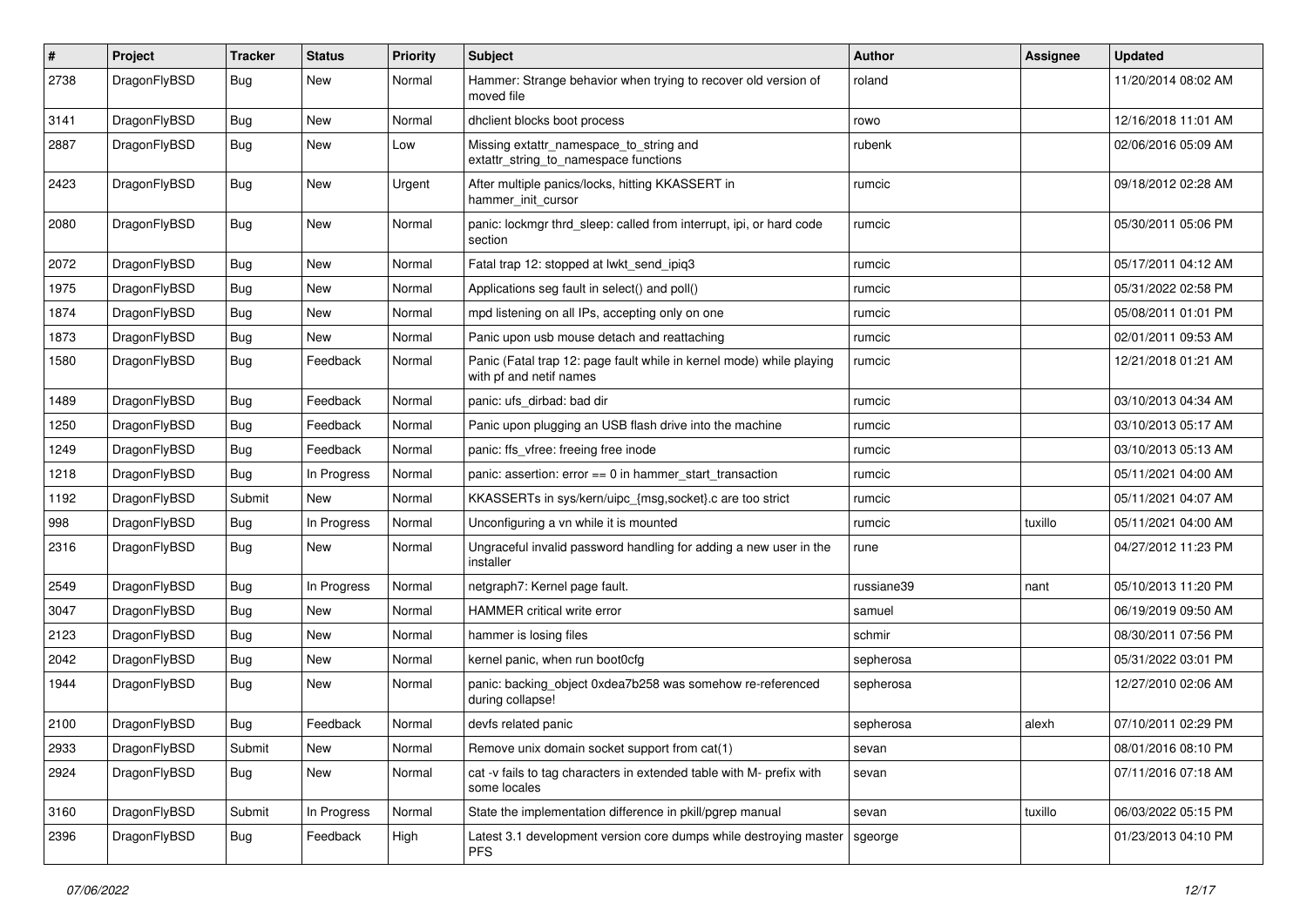| $\sharp$ | Project      | <b>Tracker</b> | <b>Status</b> | <b>Priority</b> | Subject                                                                             | Author     | Assignee | <b>Updated</b>      |
|----------|--------------|----------------|---------------|-----------------|-------------------------------------------------------------------------------------|------------|----------|---------------------|
| 2347     | DragonFlyBSD | Bug            | Feedback      | High            | Hammer PFSes destroy does not give back full space allocated to<br><b>PFS</b>       | sgeorge    |          | 07/19/2012 01:11 AM |
| 2124     | DragonFlyBSD | <b>Bug</b>     | <b>New</b>    | Normal          | getty repeating too quickly on port /dev/ttyv0                                      | sgeorge.ml |          | 09/01/2011 04:28 AM |
| 2891     | DragonFlyBSD | <b>Bug</b>     | New           | Normal          | Kernel panic in IEEE802.11 related code                                             | shamaz     |          | 05/29/2016 05:49 PM |
| 2863     | DragonFlyBSD | <b>Bug</b>     | <b>New</b>    | Normal          | HAMMER synch tid is zero                                                            | shamaz     |          | 12/12/2015 11:24 PM |
| 2820     | DragonFlyBSD | <b>Bug</b>     | <b>New</b>    | Normal          | TP-Link USB Wi-Fi adapter cannot be reattached to the system                        | shamaz     |          | 05/22/2015 09:45 PM |
| 1961     | DragonFlyBSD | <b>Bug</b>     | <b>New</b>    | Normal          | Can't create dump from DDB                                                          | shamaz     |          | 01/29/2011 09:02 PM |
| 1935     | DragonFlyBSD | <b>Bug</b>     | New           | Normal          | mouse does not work after switching between x and console                           | shamaz     |          | 12/13/2010 10:06 AM |
| 1884     | DragonFlyBSD | <b>Bug</b>     | New           | Normal          | System completely freezes while listening music (devbuf: malloc<br>limit exceeded)  | shamaz     |          | 01/24/2011 05:00 PM |
| 2141     | DragonFlyBSD | Bug            | <b>New</b>    | Urgent          | loader and/or documentation broken                                                  | sjg        |          | 01/20/2012 10:51 AM |
| 2061     | DragonFlyBSD | <b>Bug</b>     | New           | Normal          | USB keyboard boot panic                                                             | sjg        |          | 05/04/2012 12:20 AM |
| 1786     | DragonFlyBSD | <b>Bug</b>     | <b>New</b>    | Normal          | Calling NULL function pointer initiates panic loop                                  | sjg        |          | 10/11/2010 05:28 PM |
| 1302     | DragonFlyBSD | <b>Bug</b>     | In Progress   | Normal          | Checkpoint regression?                                                              | sjg        | sjg      | 07/10/2013 05:22 PM |
| 1964     | DragonFlyBSD | <b>Bug</b>     | <b>New</b>    | Normal          | iwn (panic assertion : wlan_assert_serialized)                                      | sjmm.ptr   | josepht  | 02/01/2011 12:57 PM |
| 2936     | DragonFlyBSD | <b>Bug</b>     | New           | Normal          | loader.efi crashes while loading kernel                                             | spaceille  |          | 08/20/2016 06:17 AM |
| 2587     | DragonFlyBSD | <b>Bug</b>     | <b>New</b>    | Normal          | SATA DVD writer not detected by DragonFly                                           | srussell   |          | 09/04/2020 08:55 AM |
| 2586     | DragonFlyBSD | <b>Bug</b>     | <b>New</b>    | Normal          | pf: "modulate" state seems problematic                                              | srussell   |          | 09/25/2013 07:36 PM |
| 2077     | DragonFlyBSD | <b>Bug</b>     | New           | Normal          | USB devices conflicting                                                             | srussell   |          | 05/17/2011 05:12 PM |
| 3129     | DragonFlyBSD | <b>Bug</b>     | <b>New</b>    | High            | Kernel panic with 5.2.0 on A2SDi-4C-HLN4F                                           | stateless  |          | 04/24/2018 12:50 AM |
| 2055     | DragonFlyBSD | <b>Bug</b>     | New           | Normal          | $ssh + IPV6 + bridge \Rightarrow connection freezes$                                | steve      |          | 04/24/2011 07:13 PM |
| 2004     | DragonFlyBSD | <b>Bug</b>     | New           | Normal          | LWKT_WAIT_IPIQ panic                                                                | steve      |          | 03/08/2011 05:46 PM |
| 2020     | DragonFlyBSD | <b>Bug</b>     | <b>New</b>    | Low             | Port brcm80211 driver from Linux to DragonFly BSD                                   | studer     |          | 03/05/2011 10:54 PM |
| 2082     | DragonFlyBSD | <b>Bug</b>     | <b>New</b>    | Normal          | dfbsd 2.10.1 amd64 - mc port build error with 'bmake bin-install'                   | sun-doctor |          | 05/25/2011 07:18 PM |
| 2509     | DragonFlyBSD | <b>Bug</b>     | New           | Normal          | Redefinition of DIRBLKSIZ in restore(8)                                             | swildner   |          | 06/04/2022 04:40 AM |
| 1913     | DragonFlyBSD | <b>Bug</b>     | New           | Normal          | panic: assertion: ip->flush_state != HAMMER_FST_FLUSH in<br>hammer_flush_inode_core | swildner   |          | 11/20/2010 05:27 PM |
| 1907     | DragonFlyBSD | <b>Bug</b>     | <b>New</b>    | Normal          | Hammer crash in hammer_flusher_flush()                                              | swildner   |          | 11/11/2010 05:07 AM |
| 243      | DragonFlyBSD | Bug            | Feedback      | Normal          | weird behavior in the shell                                                         | swildner   |          | 05/31/2022 02:51 PM |
| 3217     | DragonFlyBSD | <b>Bug</b>     | New           | Normal          | rescue tools: make install fails if rescue folder doesn't exist                     | t dfbsd    |          | 11/27/2019 08:16 PM |
| 2915     | DragonFlyBSD | Bug            | New           | High            | Hammer mirror-copy problem                                                          | t_dfbsd    |          | 08/25/2016 05:28 AM |
| 3205     | DragonFlyBSD | Bug            | Feedback      | High            | Go compiler net test failing                                                        | t dfbsd    | tuxillo  | 05/10/2021 02:45 AM |
| 3135     | DragonFlyBSD | Submit         | New           | Normal          | Add EVFILT_RECV and EVFILT_SEND                                                     | tautolog   |          | 05/25/2018 09:59 PM |
| 3036     | DragonFlyBSD | Bug            | New           | Normal          | panic in icmp redirect start() ASSERT IN NETISR(0)                                  | tautolog   |          | 05/11/2017 07:27 PM |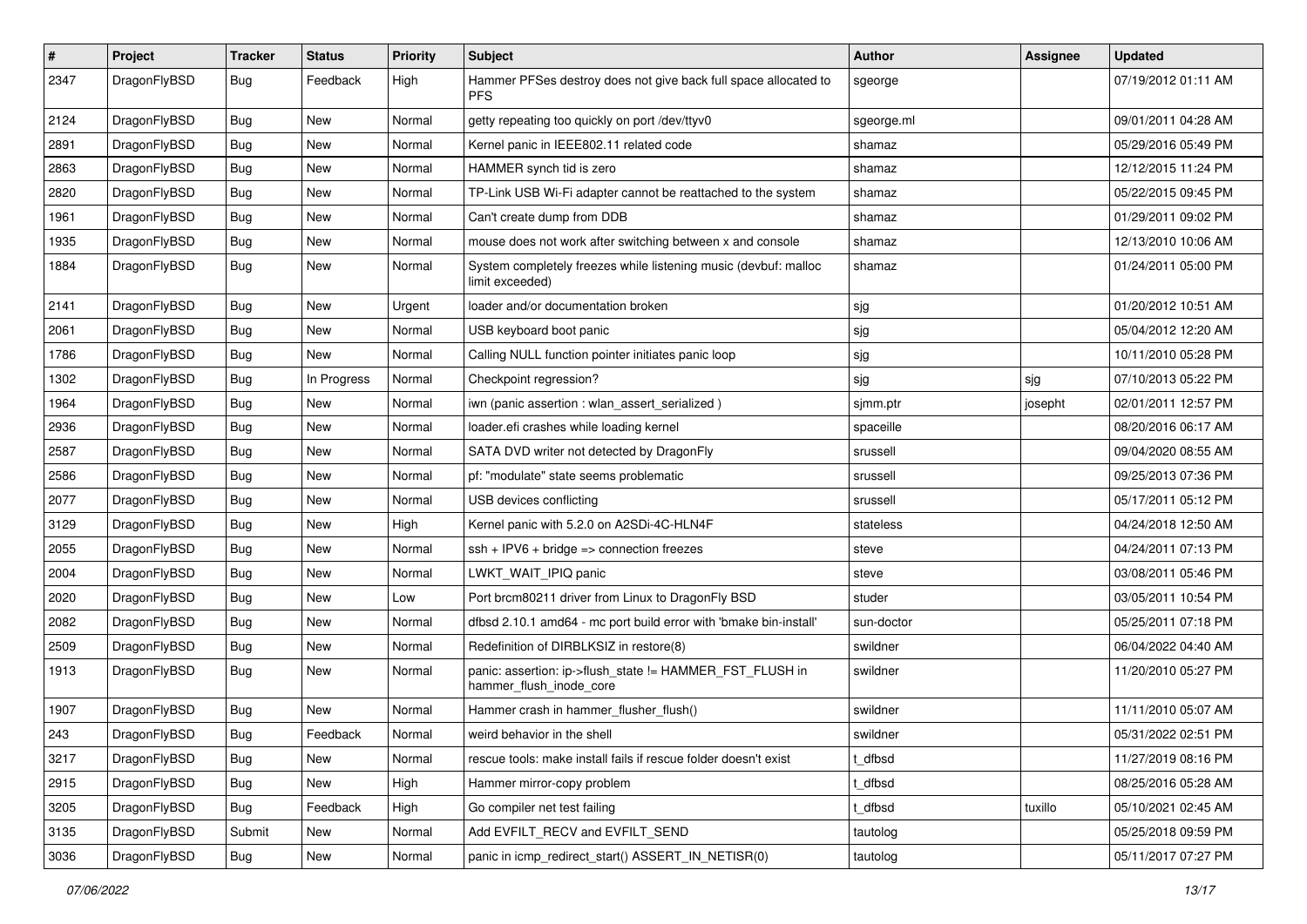| #    | Project      | <b>Tracker</b> | <b>Status</b> | <b>Priority</b> | <b>Subject</b>                                                                                           | Author            | Assignee | <b>Updated</b>      |
|------|--------------|----------------|---------------|-----------------|----------------------------------------------------------------------------------------------------------|-------------------|----------|---------------------|
| 2921 | DragonFlyBSD | Submit         | <b>New</b>    | Normal          | Allow moused to accept userland mouse events                                                             | tautolog          |          | 05/11/2021 04:08 AM |
| 3113 | DragonFlyBSD | <b>Bug</b>     | In Progress   | Urgent          | Booting vKernel fails due being out of swap space                                                        | tcullen           |          | 05/11/2021 04:14 AM |
| 1127 | DragonFlyBSD | <b>Bug</b>     | Feedback      | Low             | cdrom drive not detected                                                                                 | tgr               | corecode | 01/15/2015 08:55 AM |
| 2609 | DragonFlyBSD | Bug            | New           | Normal          | master: panic: assertion<br>"LWKT_TOKEN_HELD_ANY(vm_object_token(object))" failed in<br>swp pager lookup | thomas.nikolajsen |          | 11/28/2013 11:36 AM |
| 2436 | DragonFlyBSD | Bug            | <b>New</b>    | Normal          | panic: assertion "lp->lwp_qcpu == dd->cpuid" failed in<br>dfly_acquire_curproc                           | thomas.nikolajsen |          | 01/23/2013 11:07 AM |
| 2296 | DragonFlyBSD | <b>Bug</b>     | In Progress   | High            | panic: assertion "m->wire count > 0" failed                                                              | thomas.nikolaisen |          | 08/30/2012 06:09 AM |
| 1984 | DragonFlyBSD | <b>Bug</b>     | <b>New</b>    | Normal          | hammer mount fails after crash - HAMMER: FIFO record bad head<br>signature                               | thomas.nikolajsen |          | 03/08/2011 06:57 PM |
| 285  | DragonFlyBSD | <b>Bug</b>     | Feedback      | Low             | interrupt latency with re without ip address configured                                                  | thomas.nikolajsen |          | 02/20/2014 10:30 AM |
| 2459 | DragonFlyBSD | Bug            | Feedback      | Normal          | apic problems with HP Probook 4510s                                                                      | thowe             |          | 11/27/2021 08:22 AM |
| 3316 | DragonFlyBSD | Bug            | <b>New</b>    | Normal          | hammer2 dirent create() allows creating >1 dirents with the same<br>name                                 | tkusumi           |          | 06/05/2022 12:35 PM |
| 3312 | DragonFlyBSD | Submit         | <b>New</b>    | Normal          | hammer2: redundant chain modify after chain creation                                                     | tkusumi           |          | 05/15/2022 01:35 PM |
| 3269 | DragonFlyBSD | <b>Bug</b>     | In Progress   | Normal          | Is double-buffer'd buf still required by HAMMER2 ?                                                       | tkusumi           |          | 05/12/2021 04:09 PM |
| 3266 | DragonFlyBSD | Bug            | <b>New</b>    | High            | Filesystems broken due to "KKASSERT(count &<br>TOK COUNTMASK);"                                          | tkusumi           |          | 03/15/2021 01:21 PM |
| 3249 | DragonFlyBSD | <b>Bug</b>     | <b>New</b>    | Normal          | HAMMER2 fsync(2) not working properly                                                                    | tkusumi           |          | 09/21/2020 07:07 AM |
| 3246 | DragonFlyBSD | <b>Bug</b>     | <b>New</b>    | Normal          | HAMMER2 unable to handle ENOSPC properly                                                                 | tkusumi           |          | 09/04/2020 11:11 AM |
| 3184 | DragonFlyBSD | Bug            | <b>New</b>    | Normal          | tsleep(9) return value when PCATCH specified                                                             | tkusumi           |          | 04/03/2019 06:49 AM |
| 3142 | DragonFlyBSD | Submit         | <b>New</b>    | Normal          | lib/libdmsg: Unbreak using new API EVP CIPHER CTX new()                                                  | tkusumi           |          | 07/08/2018 04:18 AM |
| 2857 | DragonFlyBSD | Bug            | <b>New</b>    | Normal          | hammer stalls via bitcoin-qt                                                                             | tkusumi           |          | 11/30/2015 06:52 AM |
| 2812 | DragonFlyBSD | <b>Bug</b>     | <b>New</b>    | Normal          | Panic on Intel DE3815TYKHE                                                                               | tmorp             |          | 05/14/2015 03:14 PM |
| 2931 | DragonFlyBSD | <b>Bug</b>     | <b>New</b>    | Low             | 'gdb' of 'vkernel' unable to print backtrace                                                             | tofergus          |          | 07/26/2016 01:51 PM |
| 2930 | DragonFlyBSD | <b>Bug</b>     | <b>New</b>    | High            | 'objcache' causes panic during 'nfs readdir'                                                             | tofergus          |          | 07/26/2016 01:09 PM |
| 2473 | DragonFlyBSD | Bug            | <b>New</b>    | Normal          | Kernel crash when trying to up the wpi0 device (Dfly<br>v3.3.0.758.g47388-DEVELOPMENT)                   | tomaz             |          | 02/24/2014 08:50 AM |
| 1282 | DragonFlyBSD | <b>Bug</b>     | Feedback      | Normal          | panic (trap 12) when booting SMP kernel on Atom 330 (dual core)                                          | tomaz.borstnar    |          | 05/11/2021 04:00 AM |
| 1579 | DragonFlyBSD | <b>Bug</b>     | Feedback      | Normal          | dfly 2.4.1 does not like HP DL360G4p and Smart Array 6400 with<br>MSA20                                  | tomaz.borstnar    | tuxillo  | 06/02/2014 02:44 PM |
| 3319 | DragonFlyBSD | <b>Bug</b>     | New           | Normal          | setproctitle() calls can change effect of later setproctitle() calls                                     | tonyc             |          | 06/29/2022 06:10 PM |
| 3252 | DragonFlyBSD | Bug            | New           | Normal          | tcsetattr/tcgetattr set errno incorrectly on non-TTY                                                     | tonyc             |          | 10/26/2020 09:34 PM |
| 806  | DragonFlyBSD | <b>Bug</b>     | Feedback      | Normal          | boot error on MacBook                                                                                    | tralamazza        |          | 06/04/2022 05:28 AM |
| 3231 | DragonFlyBSD | Bug            | New           | Normal          | wifi drops on 5.8                                                                                        | tse               |          | 04/06/2020 05:08 AM |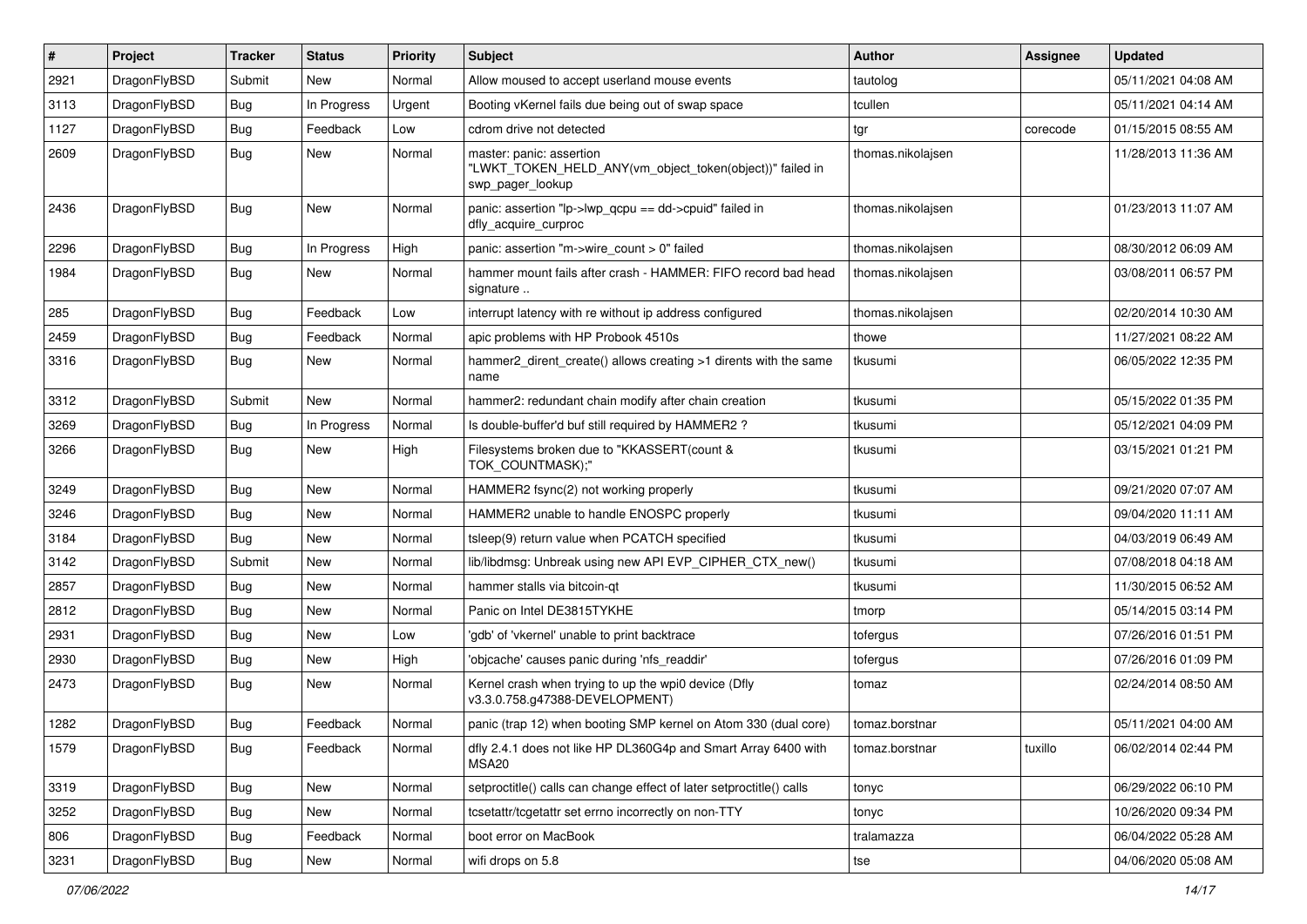| $\vert$ # | Project      | <b>Tracker</b> | <b>Status</b> | <b>Priority</b> | Subject                                                                                                   | <b>Author</b> | Assignee | <b>Updated</b>      |
|-----------|--------------|----------------|---------------|-----------------|-----------------------------------------------------------------------------------------------------------|---------------|----------|---------------------|
| 3225      | DragonFlyBSD | <b>Bug</b>     | New           | Normal          | nfsd freeze when using qemu                                                                               | tse           |          | 03/17/2020 11:52 AM |
| 3208      | DragonFlyBSD | Bug            | <b>New</b>    | Normal          | Crash related to nfsd                                                                                     | tse           |          | 06/11/2020 05:52 AM |
| 3199      | DragonFlyBSD | <b>Bug</b>     | New           | Normal          | PFS label not found panic                                                                                 | tse           |          | 08/21/2019 03:51 AM |
| 3197      | DragonFlyBSD | <b>Bug</b>     | New           | Normal          | DragonFly upgrades                                                                                        | tse           |          | 04/18/2020 04:18 PM |
| 3170      | DragonFlyBSD | Bug            | <b>New</b>    | Normal          | repeatable nfsd crash                                                                                     | tse           |          | 06/11/2020 05:52 AM |
| 2140      | DragonFlyBSD | <b>Bug</b>     | <b>New</b>    | High            | hammer io delallocate panic with 'duplicate entry' message                                                | ttw           |          | 10/07/2011 12:22 PM |
| 3196      | DragonFlyBSD | <b>Bug</b>     | <b>New</b>    | Normal          | test issue after redmine upgrade (2)                                                                      | tuxillo       |          | 07/05/2019 04:33 AM |
| 3157      | DragonFlyBSD | <b>Bug</b>     | New           | Normal          | TP-Link UE300 not working in 5.2-RELEASE                                                                  | tuxillo       |          | 11/15/2018 02:08 PM |
| 2647      | DragonFlyBSD | <b>Bug</b>     | New           | Normal          | HAMMER panic on 3.6.0                                                                                     | tuxillo       |          | 05/11/2021 03:54 AM |
| 2641      | DragonFlyBSD | Bug            | New           | Normal          | Panic when loading natapci as module                                                                      | tuxillo       |          | 05/11/2021 03:54 AM |
| 2638      | DragonFlyBSD | <b>Bug</b>     | Feedback      | High            | Fix machdep.pmap_mmu_optimize                                                                             | tuxillo       |          | 05/11/2021 04:07 AM |
| 2636      | DragonFlyBSD | Bug            | Feedback      | Low             | Add -x flag to iostat (a la solaris)                                                                      | tuxillo       |          | 05/11/2021 04:07 AM |
| 2631      | DragonFlyBSD | <b>Bug</b>     | In Progress   | Low             | Verify library versioning current with full package build and switch it<br>on (after publishing packages) | tuxillo       |          | 05/11/2021 04:06 AM |
| 2630      | DragonFlyBSD | Bug            | New           | Normal          | Bring in latest iconv fixes from FreeBSD10 as well as csmapper<br>updates                                 | tuxillo       |          | 05/11/2021 03:54 AM |
| 2629      | DragonFlyBSD | Bug            | New           | Normal          | Replace gcc44 with llvm34, clang34, and libc++                                                            | tuxillo       |          | 06/02/2014 02:30 PM |
| 2556      | DragonFlyBSD | Bug            | Feedback      | Normal          | DragonFly v3.5.0.81.gd3479 - Process signal weirdness                                                     | tuxillo       |          | 12/17/2013 03:48 PM |
| 2498      | DragonFlyBSD | Bug            | New           | Normal          | DFBSD v3.2.2-RELEASE - LIST_FIRST(&bp->b_dep) == NULL"<br>failed in vfs_vmio_release                      | tuxillo       |          | 05/31/2022 04:09 PM |
| 2495      | DragonFlyBSD | Bug            | New           | High            | DFBSD v3.3.0.960.g553fe7 - ocnt != 0" failed in<br>prop_object_release                                    | tuxillo       |          | 05/31/2022 04:08 PM |
| 2351      | DragonFlyBSD | Bug            | In Progress   | Normal          | DFBSD v3.1.0.579.g44ccf - Stuck during startup, random freezes                                            | tuxillo       |          | 04/24/2012 08:21 AM |
| 2345      | DragonFlyBSD | <b>Bug</b>     | In Progress   | Normal          | DFBSD v3.1.0.457.gd679f - NFS panic on diskless station                                                   | tuxillo       |          | 04/07/2012 05:22 PM |
| 2283      | DragonFlyBSD | <b>Bug</b>     | New           | Normal          | DFBSD DragonFly v2.13.0.957.g4f459 - pmap_release: page<br>should already be gone 0xc27120bc              | tuxillo       |          | 01/23/2012 03:03 AM |
| 2282      | DragonFlyBSD | <b>Bug</b>     | In Progress   | Normal          | gdb segfaults with certain corefiles                                                                      | tuxillo       |          | 01/18/2012 04:40 PM |
| 2224      | DragonFlyBSD | <b>Bug</b>     | <b>New</b>    | Normal          | v2.13.0.291.gaa7ec - Panic on fq while installing world                                                   | tuxillo       |          | 11/18/2011 01:40 AM |
| 2171      | DragonFlyBSD | Bug            | New           | Normal          | DFBSD v2.13.0.151.gdc8442 - panic: assertion "(*ptep &<br>$(PG_MANAGED PG_V)) == PG_V"$                   | tuxillo       |          | 11/04/2011 05:06 PM |
| 2166      | DragonFlyBSD | Bug            | New           | Normal          | DFBSD v2.13.0.109.g05b9d - Strange lockups                                                                | tuxillo       |          | 10/29/2011 11:20 AM |
| 2129      | DragonFlyBSD | Bug            | New           | Normal          | DFBSD v2.11.0.661.gf9438 i386 - panic: lockmgr thrd_sleep                                                 | tuxillo       |          | 09/05/2011 09:49 AM |
| 2084      | DragonFlyBSD | <b>Bug</b>     | New           | Normal          | DFBSD v2.11.0.242.g4d317 - panic: zone: entry not free                                                    | tuxillo       |          | 07/03/2012 01:23 AM |
| 2078      | DragonFlyBSD | <b>Bug</b>     | New           | Normal          | DFBSD i386 v2.11.0.201.g3ed2f - Panic during installworld into a<br>vn0 device                            | tuxillo       |          | 05/19/2011 07:50 PM |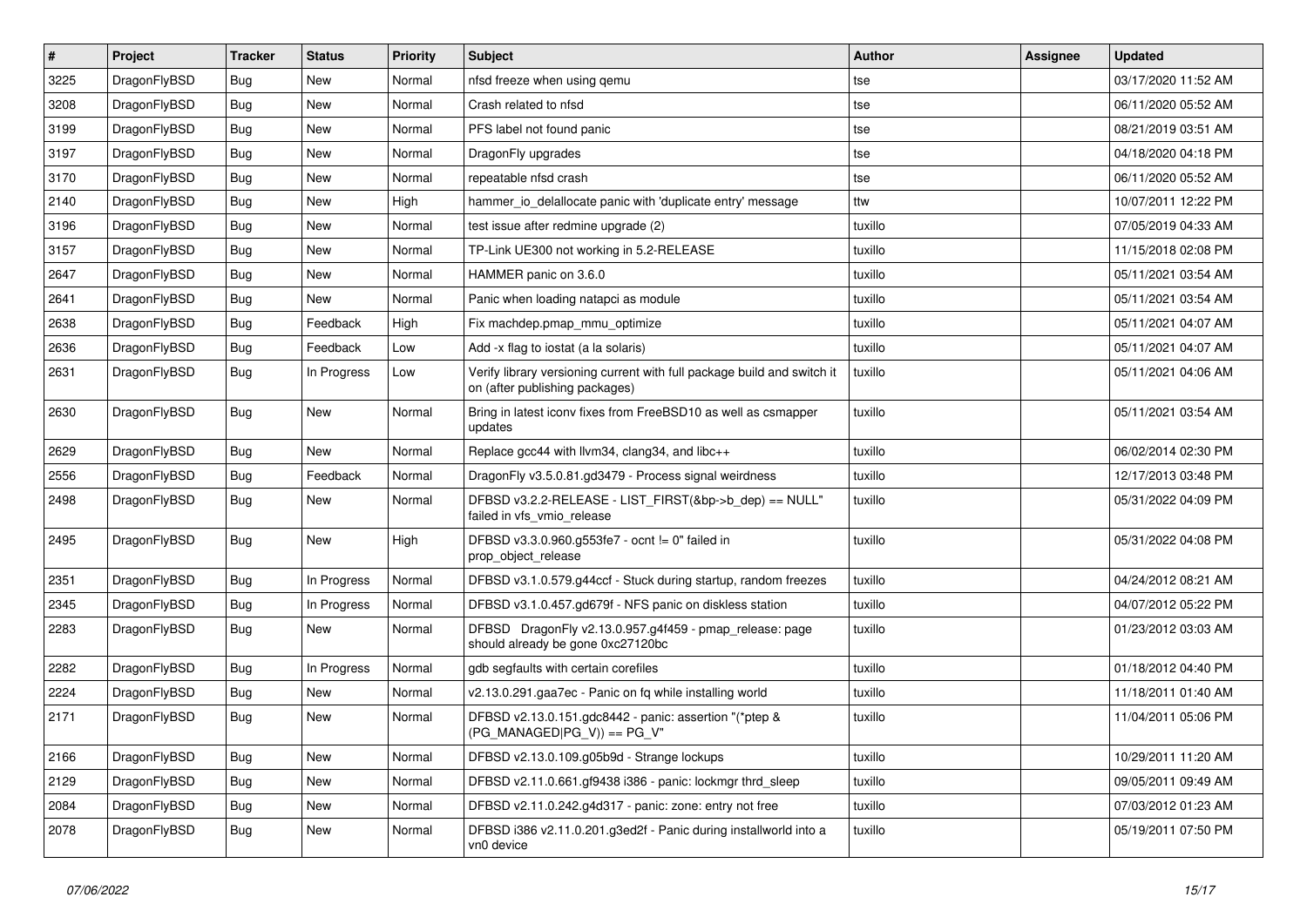| $\#$ | Project      | <b>Tracker</b> | <b>Status</b> | <b>Priority</b> | <b>Subject</b>                                                                             | <b>Author</b>    | Assignee  | <b>Updated</b>      |
|------|--------------|----------------|---------------|-----------------|--------------------------------------------------------------------------------------------|------------------|-----------|---------------------|
| 1959 | DragonFlyBSD | <b>Bug</b>     | <b>New</b>    | Normal          | DFBSD v2.9.1.422.gc98f2 - Panic during boot - IPv6 and PF                                  | tuxillo          |           | 01/13/2011 03:37 AM |
| 1867 | DragonFlyBSD | <b>Bug</b>     | New           | Normal          | it(4) motherboard and fan problems                                                         | tuxillo          |           | 07/08/2011 10:48 AM |
| 1332 | DragonFlyBSD | Bug            | Feedback      | Normal          | DFBSD 2.2 - Booting usbcdrom/usbsticks on thinkpad hangs on<br>"BTX Halted"                | tuxillo          |           | 05/11/2021 04:00 AM |
| 3314 | DragonFlyBSD | Bug            | New           | Normal          | Bring virtio_console(4) from FreeBSD                                                       | tuxillo          | tuxillo   | 05/29/2022 08:24 AM |
| 3295 | DragonFlyBSD | <b>Bug</b>     | In Progress   | Normal          | Adapt devel/libvirt for nvmm                                                               | tuxillo          | tuxillo   | 11/03/2021 04:56 PM |
| 2358 | DragonFlyBSD | Bug            | In Progress   | Normal          | DFBSD v3.0.2.32.g928ca - panic: hammer: insufficient undo FIFO<br>space!                   | tuxillo          | tuxillo   | 05/10/2021 02:50 AM |
| 1819 | DragonFlyBSD | <b>Bug</b>     | In Progress   | Low             | truss - Major revamping task list                                                          | tuxillo          | tuxillo   | 11/27/2021 08:45 AM |
| 2828 | DragonFlyBSD | <b>Bug</b>     | New           | High            | On AMD APUs and Bulldozer CPUs, the machdep.cpu_idle_hlt<br>sysctl should be 3 by default  | vadaszi          | vadaszi   | 05/11/2021 04:07 AM |
| 293  | DragonFlyBSD | <b>Bug</b>     | Feedback      | Low             | Various updates to the handbook                                                            | victor           | victor    | 03/10/2013 04:46 AM |
| 2490 | DragonFlyBSD | <b>Bug</b>     | <b>New</b>    | Normal          | nmalloc should color addresses to avoid cache bank conflictsw                              | vsrinivas        |           | 06/10/2014 05:51 AM |
| 2489 | DragonFlyBSD | Bug            | New           | Normal          | nmalloc doesn't cache VA for allocations > 8KB                                             | vsrinivas        |           | 06/10/2014 05:51 AM |
| 2360 | DragonFlyBSD | <b>Bug</b>     | In Progress   | Normal          | Wishlist: virtio driver import                                                             | vsrinivas        |           | 06/04/2022 04:16 AM |
| 2154 | DragonFlyBSD | Bug            | New           | Normal          | vkernel copyout() doesn't return EFAULT on error                                           | vsrinivas        |           | 10/20/2011 03:53 AM |
| 2136 | DragonFlyBSD | Bug            | New           | Normal          | socketpair() doesn't free file descriptors on copyout failure                              | vsrinivas        |           | 04/05/2013 09:13 AM |
| 2085 | DragonFlyBSD | Bug            | New           | Normal          | panic: assertion: (m->flags & PG_MAPPED) == 0 in<br>vm_page_free_toq                       | vsrinivas        |           | 06/10/2011 07:48 AM |
| 2081 | DragonFlyBSD | Bug            | Feedback      | Normal          | Panic on device "detach" / "failure"                                                       | vsrinivas        |           | 02/29/2012 07:11 AM |
| 2071 | DragonFlyBSD | <b>Bug</b>     | New           | High            | Panic on assertion: (int)(flg->seq - seq) > 0 in hammer_flusher_flush<br>after inode error | vsrinivas        |           | 06/12/2011 07:59 AM |
| 1861 | DragonFlyBSD | <b>Bug</b>     | New           | Normal          | panic via kprintf (lockmgr called in a hard section)                                       | vsrinivas        |           | 10/11/2010 12:56 AM |
| 1749 | DragonFlyBSD | <b>Bug</b>     | In Progress   | Normal          | HAMMER fsstress panic in hammer_flush_inode_core<br>'ip->flush_state != HAMMER_FST_FLUSH'  | vsrinivas        |           | 05/11/2021 04:06 AM |
| 1744 | DragonFlyBSD | <b>Bug</b>     | In Progress   | Normal          | HAMMER fsstress panic in hammer_setup_child_callback                                       | vsrinivas        |           | 05/11/2021 04:05 AM |
| 1661 | DragonFlyBSD | Bug            | In Progress   | Normal          | panic on password entry mount smb filesystem                                               | vsrinivas        |           | 11/27/2021 08:29 AM |
| 2113 | DragonFlyBSD | Bug            | New           | Normal          | nmalloc threaded program fork leak                                                         | vsrinivas        | vsrinivas | 08/11/2011 07:25 PM |
| 1185 | DragonFlyBSD | <b>Bug</b>     | New           | High            | need a tool to merge changes into /etc                                                     | wa1ter           |           | 02/18/2014 06:02 AM |
| 3124 | DragonFlyBSD | Bug            | New           | High            | DragonFlyBSD 5.0.2 with Hammer2 with UEFI install doesn't boot                             | wiesl            |           | 06/18/2019 05:07 AM |
| 2886 | DragonFlyBSD | Bug            | New           | Normal          | dragonfly mail agent: sending a testmail causes high system load                           | worf             |           | 02/05/2016 05:53 AM |
| 2252 | DragonFlyBSD | <b>Bug</b>     | New           | Low             | snd_hda not useable if loaded via /boot/loader.conf                                        | xbit             | swildner  | 12/14/2011 12:23 AM |
| 2287 | DragonFlyBSD | <b>Bug</b>     | New           | Normal          | HAMMER(ROOT) Illegal UNDO TAIL signature at<br>300000001967c000                            | y0n3t4n1         |           | 11/07/2018 01:22 AM |
| 2840 | DragonFlyBSD | <b>Bug</b>     | New           | Normal          | wrong voltage is reported                                                                  | yellowrabbit2010 |           | 09/11/2015 06:09 PM |